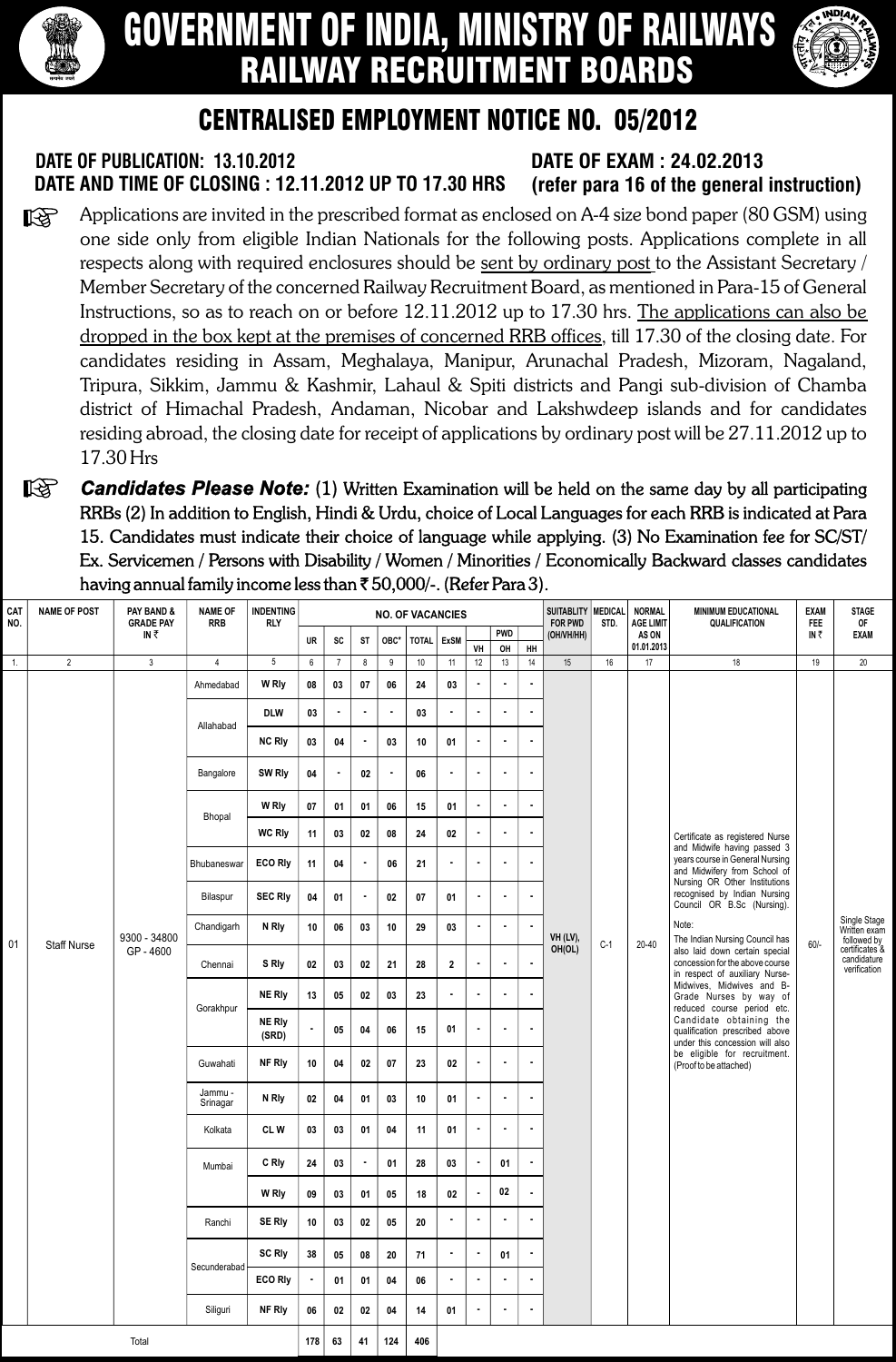| <b>CAT</b><br>NO. | <b>NAME OF POST</b>           | PAY BAND &<br><b>GRADE PAY</b> | <b>NAME OF</b><br><b>INDENTING</b><br><b>NO. OF VACANCIES</b><br><b>RRB</b><br><b>RLY</b> |                        |                | SUITABLITY   MEDICAL  <br><b>FOR PWD</b> | STD.           | NORMAL<br><b>AGE LIMIT</b> | <b>MINIMUM EDUCATIONAL</b><br><b>QUALIFICATION</b> | EXAM<br><b>FEE</b> | <b>STAGE</b><br>0F |                  |                       |                 |       |                     |                                                                                                                                                                                              |        |                                                                                              |
|-------------------|-------------------------------|--------------------------------|-------------------------------------------------------------------------------------------|------------------------|----------------|------------------------------------------|----------------|----------------------------|----------------------------------------------------|--------------------|--------------------|------------------|-----------------------|-----------------|-------|---------------------|----------------------------------------------------------------------------------------------------------------------------------------------------------------------------------------------|--------|----------------------------------------------------------------------------------------------|
|                   |                               | IN₹                            |                                                                                           |                        | UR             | SC                                       | <b>ST</b>      | OBC*                       | TOTAL ExSM                                         |                    | VH                 | <b>PWD</b><br>OH | $H$ H                 | (OH/VH/HH)      |       | AS ON<br>01.01.2013 |                                                                                                                                                                                              | IN₹    | <b>EXAM</b>                                                                                  |
| $\overline{1}$ .  | $\overline{2}$                | $\mathbf{3}$                   | $\overline{4}$                                                                            | 5                      | 6              | $7\overline{ }$                          | 8              | 9                          | 10                                                 | 11                 | 12                 | 13               | 14                    | 15              | 16    | 17                  | 18                                                                                                                                                                                           | 19     | 20                                                                                           |
|                   |                               |                                | Ahmedabad                                                                                 | W Rly                  | 04             | 02                                       | $02\,$         | 03                         | 11                                                 | $\bullet$          | $\bullet$          | $\blacksquare$   | $\bullet$             |                 |       |                     |                                                                                                                                                                                              |        |                                                                                              |
|                   |                               |                                | Ajmer                                                                                     | <b>NW Rly</b>          | 01             | $\blacksquare$                           | $\bullet$      | ${\bf 02}$                 | 03                                                 |                    | $\bullet$          | $\bullet$        | $\blacksquare$        |                 |       |                     |                                                                                                                                                                                              |        |                                                                                              |
|                   |                               |                                | Bangalore                                                                                 | SW Rly                 |                | 02                                       | $\blacksquare$ | ×                          | 02                                                 |                    | $\blacksquare$     | $\mathbf{r}$     | $\blacksquare$        |                 |       |                     |                                                                                                                                                                                              |        |                                                                                              |
|                   |                               |                                | Bhopal                                                                                    | <b>WC Rly</b>          | $07\,$         | $02\,$                                   | 01             | 03                         | 13                                                 | 01                 | $\blacksquare$     | $\bullet$        | ä,                    |                 |       |                     | B.Sc Chemistry plus (a) 1 year<br>Diploma in Health/ Sanitary<br>Inspector (OR) (b) 1 year National<br>Trade Certificate (NTC) in                                                            |        |                                                                                              |
|                   |                               |                                |                                                                                           | W Rly                  | $02\,$         | $\bullet$                                | $\bullet$      | $\bf 02$                   | 04                                                 | $\blacksquare$     | $\bullet$          | $\bullet$        | $\bullet$             |                 |       |                     |                                                                                                                                                                                              |        |                                                                                              |
|                   |                               |                                | Bhubaneswar                                                                               | <b>ECO Rly</b>         | 05             | 03                                       | $\bullet$      | $02\,$                     | 10                                                 | 01                 | 01                 | $\blacksquare$   | 01                    |                 |       |                     |                                                                                                                                                                                              |        |                                                                                              |
|                   |                               |                                | Bilaspur                                                                                  | <b>SEC Rly</b>         | 06             | 03                                       | 01             | 05                         | 15                                                 | 02                 | $\blacksquare$     | 01               | $\bullet$             | VH (LV),        |       |                     |                                                                                                                                                                                              |        | Single Stage<br>Written exam                                                                 |
| 02                | Health & Malaria<br>Inspector | 9300 - 34800<br>GP-4200        | Gorakhpur                                                                                 | <b>NE Rly</b>          | 05             |                                          |                |                            | 09                                                 |                    | $\blacksquare$     | ٠                | $\bullet$             | OH(OA,OL)<br>HH | $C-1$ | 18-33               | Health/ Sanitary Inspector<br>awarded by National Council for                                                                                                                                | $60/-$ | followed by<br>certificates &<br>candidature                                                 |
|                   |                               |                                |                                                                                           |                        |                | 03                                       | 01             |                            |                                                    |                    |                    |                  |                       |                 |       |                     | Vocational Training, Ministry of<br>Labour and Employment, Govt. of                                                                                                                          |        | verification                                                                                 |
|                   |                               |                                | Guwahati                                                                                  | NF Rly                 | 05             | 03                                       | 01             | 02                         | 11                                                 | 01                 | $\blacksquare$     | $\bullet$        | $\blacksquare$        |                 |       |                     | India, New Delhi                                                                                                                                                                             |        |                                                                                              |
|                   |                               |                                | Jammu -                                                                                   | N Rly                  | $02\,$         | 01                                       | 01             | 01                         | 05                                                 | $\blacksquare$     | $\bullet$          | $\blacksquare$   | $\bullet$             |                 |       |                     |                                                                                                                                                                                              |        |                                                                                              |
|                   |                               |                                | Srinagar                                                                                  | <b>RCF</b>             | $\bullet$      | $\bullet$                                | $\blacksquare$ | 01                         | 01                                                 | ×                  | $\blacksquare$     | $\blacksquare$   | $\hat{\mathbf{r}}$    |                 |       |                     |                                                                                                                                                                                              |        |                                                                                              |
|                   |                               |                                | Muzaffarpur                                                                               | <b>EC Rly</b>          |                | $02\,$                                   | 02             |                            | 04                                                 |                    | $\blacksquare$     | ٠                | $\bullet$             |                 |       |                     |                                                                                                                                                                                              |        |                                                                                              |
|                   |                               |                                | Ranchi                                                                                    | <b>EC Rly</b>          | 08             | $02\phantom{a}$                          | 01             | 03                         | 14                                                 | 01                 | 01                 | $\blacksquare$   | $\blacksquare$        |                 |       |                     |                                                                                                                                                                                              |        |                                                                                              |
|                   |                               |                                | Secunderabad                                                                              | <b>SC Rly</b>          | 16             | 03                                       | 02             | 03                         | 24                                                 |                    |                    | $\mathbf{r}$     | $\blacksquare$        |                 |       |                     |                                                                                                                                                                                              |        |                                                                                              |
|                   |                               |                                |                                                                                           | Eco Rly                | 03             |                                          | $\bullet$      | $\bullet$                  | 03                                                 | ×                  | $\bullet$          | $\bullet$        | $\tilde{\phantom{a}}$ |                 |       |                     |                                                                                                                                                                                              |        |                                                                                              |
|                   |                               | Total                          |                                                                                           |                        | 64             | 26                                       | 12             | 27                         | 129                                                |                    |                    |                  |                       |                 |       |                     |                                                                                                                                                                                              |        |                                                                                              |
|                   |                               |                                | Ahmedabad                                                                                 | W Rly                  | 09             | 07                                       | 01             | 08                         | 25                                                 | $02\phantom{a}$    | $\bullet$          | $\blacksquare$   | $\bullet$             |                 |       |                     |                                                                                                                                                                                              |        |                                                                                              |
|                   |                               |                                | Ajmer                                                                                     | <b>NW Rly</b>          | 02             | 01                                       | $\blacksquare$ | 01                         | 04                                                 |                    | $\blacksquare$     | $\blacksquare$   | $\bullet$             |                 |       |                     |                                                                                                                                                                                              |        |                                                                                              |
|                   |                               |                                |                                                                                           | <b>DLW</b>             | 01             |                                          | $\blacksquare$ |                            | 01                                                 | $\blacksquare$     | $\blacksquare$     | $\blacksquare$   | $\blacksquare$        |                 |       |                     |                                                                                                                                                                                              |        |                                                                                              |
|                   |                               |                                | Allahabad                                                                                 | N Rly                  | 08             | 03                                       | 01             | $\bullet$                  | 12                                                 | 01                 | $\bullet$          | $\bullet$        | $\bullet$             |                 |       |                     |                                                                                                                                                                                              |        |                                                                                              |
|                   |                               |                                | Bangalore                                                                                 | SW Rly                 | $08\,$         |                                          | $\bullet$      | $\blacksquare$             | 08                                                 | $\blacksquare$     | $\bullet$          | $\blacksquare$   | 04                    |                 |       |                     |                                                                                                                                                                                              |        |                                                                                              |
|                   |                               |                                |                                                                                           | W Rly                  | $03\,$         | 02                                       | $\blacksquare$ | 01                         | 06                                                 | ×                  | $\bullet$          | $\blacksquare$   | $\bullet$             |                 |       |                     |                                                                                                                                                                                              |        |                                                                                              |
|                   |                               |                                | Bhopal                                                                                    | <b>WC Rly</b>          | 09             | 02                                       | 01             | 04                         | 16                                                 | 01                 | $\blacksquare$     | $\bullet$        | $\sim$                |                 |       |                     |                                                                                                                                                                                              |        |                                                                                              |
|                   |                               |                                | Bhubaneswar                                                                               | <b>ECO Rly</b>         | 02             | 01                                       | $\bullet$      | $\blacksquare$             | 03                                                 | $\bullet$          | $\blacksquare$     | $\blacksquare$   | $\blacksquare$        |                 |       |                     |                                                                                                                                                                                              |        |                                                                                              |
|                   |                               |                                | Bilaspur                                                                                  | <b>SEC Rly</b>         | 04             | 01                                       | $\bullet$      | 02                         | 07                                                 | $\bullet$          | $\bullet$          | $\bullet$        | $\bullet$             |                 |       |                     |                                                                                                                                                                                              |        |                                                                                              |
|                   |                               |                                | Chandigarh                                                                                | N Rly                  | 01             | 01                                       | $\bullet$      | 01                         | 03                                                 | ٠                  | $\bullet$          | $\bullet$        | $\bullet$             |                 |       |                     |                                                                                                                                                                                              | $60/-$ | Single Stage<br>Written exam<br>followed by<br>certificates &<br>candidature<br>verification |
|                   |                               |                                | Chennai                                                                                   | S Rly                  | 04             | 05                                       | 05             | 03                         | 17                                                 | 01                 | $\blacksquare$     | $\blacksquare$   | $\sim$                |                 |       | 20-35               | (10+2) in Science or its<br>equivalent, with 2 years<br>Diploma in Pharmacy and<br>registration with Pharmacy<br>Council of India OR State<br>Pharmacy Council.<br>(Proof<br>to be attached) |        |                                                                                              |
| 03                | Pharmacist - III              | 5200 - 20200<br>GP - 2800      |                                                                                           |                        |                |                                          |                |                            |                                                    |                    |                    |                  |                       | OH<br>(OL, BL)  | $C-2$ |                     |                                                                                                                                                                                              |        |                                                                                              |
|                   |                               |                                | Gorakhpur                                                                                 | <b>NE Rly</b>          | 05             | 02                                       | 02             | 04                         | 13                                                 | $\bullet$          | $\bullet$          | $\bullet$        | $\bullet$             | <b>HH</b>       |       |                     |                                                                                                                                                                                              |        |                                                                                              |
|                   |                               |                                |                                                                                           | <b>NE Rly</b><br>(SRD) | $\blacksquare$ | $\blacksquare$                           | 02             | ٠.                         | 02                                                 | $\blacksquare$     | $\bullet$          | $\bullet$        | $\bullet$             |                 |       |                     |                                                                                                                                                                                              |        |                                                                                              |
|                   |                               |                                | Guwahati                                                                                  | NF Rly                 | 07             | 04                                       | 02             | 04                         | 17                                                 | 01                 | $\bullet$          | 01               | $\blacksquare$        |                 |       |                     |                                                                                                                                                                                              |        |                                                                                              |
|                   |                               |                                | Jammu -<br>Srinagar                                                                       | N Rly                  | 04             | 02                                       | $\blacksquare$ | 02                         | 08                                                 | 01                 | $\blacksquare$     | $\bullet$        | $\blacksquare$        |                 |       |                     |                                                                                                                                                                                              |        |                                                                                              |
|                   |                               |                                | Kolkata                                                                                   | E Rly                  | 03             |                                          | $\blacksquare$ | $\blacksquare$             | 03                                                 | $\blacksquare$     | $\blacksquare$     | $\blacksquare$   | $\sim$                |                 |       |                     |                                                                                                                                                                                              |        |                                                                                              |
|                   |                               |                                |                                                                                           | <b>CLW</b>             | 01             | $\bullet$                                | $\blacksquare$ | $\blacksquare$             | 01                                                 |                    | $\blacksquare$     | $\bullet$        | $\bullet$             |                 |       |                     |                                                                                                                                                                                              |        |                                                                                              |
|                   |                               |                                |                                                                                           | C Rly                  | 12             | $\bullet$                                | $\bullet$      | 01                         | 13                                                 | 01                 | $\blacksquare$     | $\blacksquare$   | $\blacksquare$        |                 |       |                     |                                                                                                                                                                                              |        |                                                                                              |
|                   |                               |                                | Mumbai                                                                                    | W Rly                  | 03             | $\bullet$                                | $\bullet$      | $\blacksquare$             | 03                                                 | $\bullet$          | $\bullet$          | $\mathbf{r}$     | $\bullet$             |                 |       |                     |                                                                                                                                                                                              |        |                                                                                              |
|                   |                               |                                | Ranchi                                                                                    | <b>SE Rly</b>          | 01             | $\bullet$                                | $\bullet$      | 01                         | 02                                                 | $\bullet$          | $\bullet$          | $\bullet$        | $\bullet$             |                 |       |                     |                                                                                                                                                                                              |        |                                                                                              |
|                   |                               |                                |                                                                                           | SC Rly                 | 08             | 07                                       | $\bullet$      | 04                         | 19                                                 | $\blacksquare$     |                    | $\bullet$        |                       |                 |       |                     |                                                                                                                                                                                              |        |                                                                                              |
|                   |                               |                                | Secunderabad                                                                              | Eco Rly                | 01             | $\bullet$                                | $\bullet$      | 01                         | 02                                                 | $\blacksquare$     | $\blacksquare$     | $\bullet$        | $\blacksquare$        |                 |       |                     |                                                                                                                                                                                              |        |                                                                                              |
|                   |                               |                                |                                                                                           |                        |                |                                          |                |                            |                                                    |                    |                    |                  |                       |                 |       |                     |                                                                                                                                                                                              |        |                                                                                              |
|                   |                               |                                | Siliguri                                                                                  | NF Rly                 | 01             |                                          | $\blacksquare$ | 01                         | 02                                                 | $\bullet$          | $\blacksquare$     | $\bullet$        | $\sim$                |                 |       |                     |                                                                                                                                                                                              |        |                                                                                              |
|                   |                               | Total                          |                                                                                           |                        | 97             | 38                                       | 14             | 38                         | 187                                                |                    |                    |                  |                       |                 |       |                     |                                                                                                                                                                                              |        |                                                                                              |
| 04                | <b>ECG Technician</b>         | 5200 - 20200<br>GP - 1900      | Allahabad                                                                                 | <b>DLW</b>             | 01             | $\bullet$                                | $\bullet$      | 01                         | 02                                                 | $\bullet$          | $\blacksquare$     | $\bullet$        | $\bullet$             |                 |       |                     |                                                                                                                                                                                              | $40/-$ |                                                                                              |
|                   |                               |                                | Bilaspur                                                                                  | <b>SEC Rly</b>         | 01             |                                          | $\bullet$      | $\bullet$                  | 01                                                 | $\bullet$          | $\blacksquare$     | $\bullet$        | $\blacksquare$        |                 |       |                     | "Higher Secondary (10+2) from                                                                                                                                                                |        | Single Stage<br>Written exam                                                                 |
| 05                | <b>ECG Technician</b>         | 5200 - 20200<br>GP - 2400      | Chennai                                                                                   | S Rly                  | $\bullet$      | $\bullet$                                | $\blacksquare$ | 01                         | 01                                                 | $\bullet$          | $\bullet$          | $\bullet$        | $\bullet$             | OH,<br>(OL) HH  | $C-1$ | 18-33               | a recognized Board / University<br>and one year certificate course                                                                                                                           | $60/-$ | followed by<br>certificates &                                                                |
|                   |                               |                                | Gorakhpur                                                                                 | <b>NE Rly</b>          | 01             | $\bullet$                                | $\bullet$      | $\bullet$                  | 01                                                 | $\blacksquare$     | $\blacksquare$     | $\blacksquare$   | $\bullet$             |                 |       |                     | in ECG Technician from<br>recognized institution"                                                                                                                                            |        | candidature<br>verification                                                                  |
|                   |                               |                                | Patna                                                                                     | EC Rly                 | 01             | $\blacksquare$                           | $\bullet$      | $\blacksquare$             | 01                                                 | $\bullet$          | $\bullet$          | $\sim$           | $\bullet$             |                 |       |                     |                                                                                                                                                                                              |        |                                                                                              |
|                   |                               |                                | Secunderabad                                                                              | <b>SC Rly</b>          | $\bullet$      | $\blacksquare$                           | $\bullet$      | 01                         | 01                                                 | $\blacksquare$     | $\bullet$          | $\mathbf{r}$     | $\bullet$             |                 |       |                     |                                                                                                                                                                                              |        |                                                                                              |
|                   |                               |                                |                                                                                           |                        | 04             | ×                                        | $\bullet$      | 03                         | $07\,$                                             | $\blacksquare$     | $\bullet$          | $\bullet$        | $\bullet$             |                 |       |                     |                                                                                                                                                                                              |        |                                                                                              |
| Total             |                               |                                |                                                                                           |                        |                |                                          |                |                            |                                                    |                    |                    |                  |                       |                 |       |                     |                                                                                                                                                                                              |        |                                                                                              |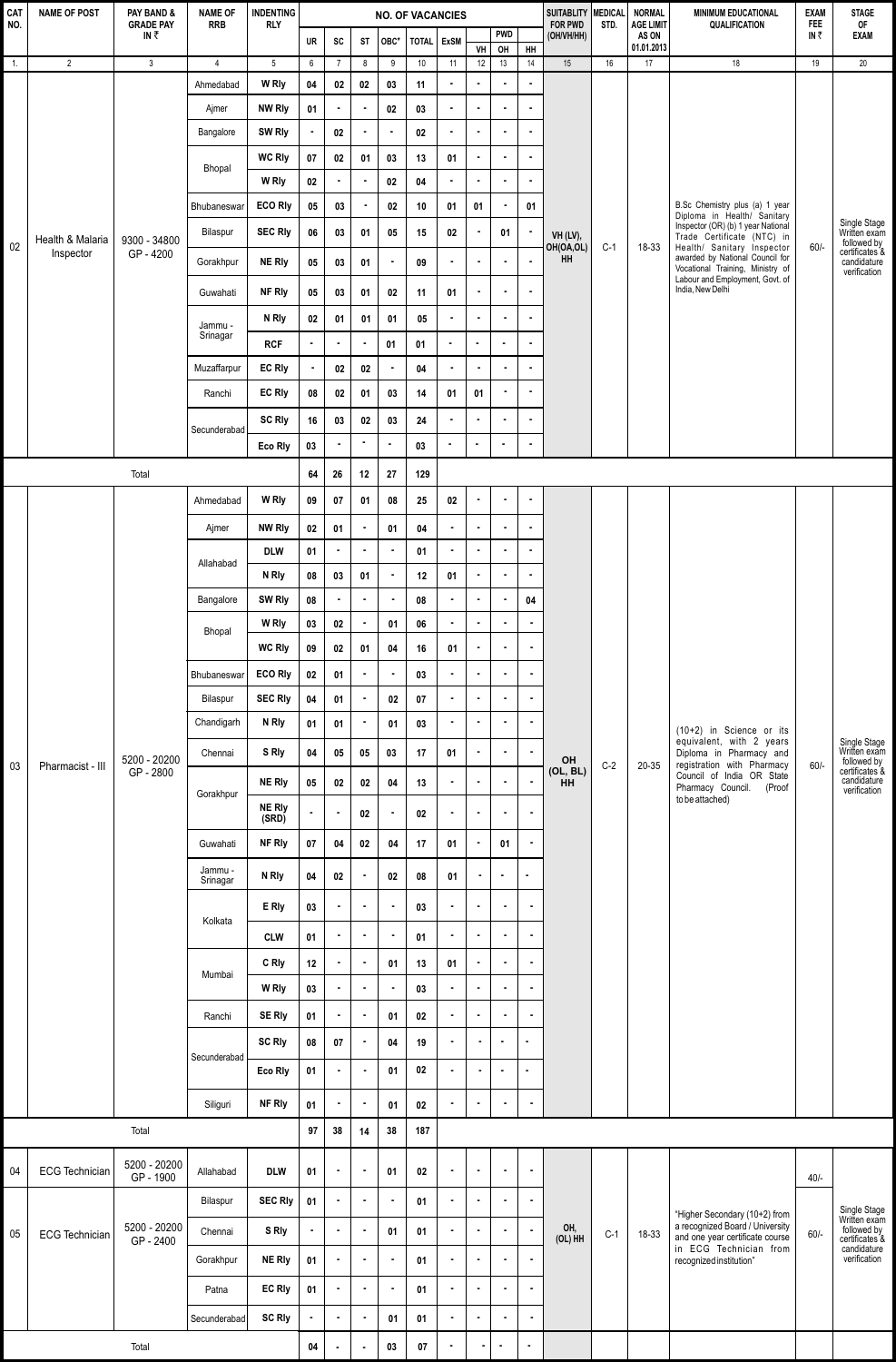| CAT<br><b>NAME OF POST</b><br>NO. |                                               | PAY BAND &<br><b>GRADE PAY</b> | <b>NAME OF</b><br><b>RRB</b> | <b>INDENTING</b> | <b>NO. OF VACANCIES</b> |                |                |                |              |                |                |                  |                | SUITABLITY MEDICAL<br><b>FOR PWD</b> | STD.  | <b>NORMAL</b><br><b>AGE LIMIT</b> | <b>MINIMUM EDUCATIONAL</b><br><b>QUALIFICATION</b>                                                                                                                                                                                                                                                           | <b>EXAM</b><br><b>FEE</b> | <b>STAGE</b><br>0F                                                                           |
|-----------------------------------|-----------------------------------------------|--------------------------------|------------------------------|------------------|-------------------------|----------------|----------------|----------------|--------------|----------------|----------------|------------------|----------------|--------------------------------------|-------|-----------------------------------|--------------------------------------------------------------------------------------------------------------------------------------------------------------------------------------------------------------------------------------------------------------------------------------------------------------|---------------------------|----------------------------------------------------------------------------------------------|
|                                   |                                               | IN₹                            |                              | <b>RLY</b>       | UR                      | SC             | ST             | OBC*           | <b>TOTAL</b> | <b>ExSM</b>    | VH             | <b>PWD</b><br>OH | HH             | (OH/VH/HH)                           |       | AS ON<br>01.01.2013               |                                                                                                                                                                                                                                                                                                              | IN $\bar{z}$              | <b>EXAM</b>                                                                                  |
| $\overline{1}$ .                  | $\overline{2}$                                | $\mathsf 3$                    | $\overline{4}$               | $5\phantom{.0}$  | 6                       | $\overline{7}$ | 8              | 9              | 10           | 11             | 12             | 13               | 14             | 15                                   | 16    | 17                                | 18                                                                                                                                                                                                                                                                                                           | 19                        | 20                                                                                           |
|                                   |                                               |                                | Bangalore                    | SW Rly           | 01                      | $\blacksquare$ | $\blacksquare$ | $\blacksquare$ | 01           |                | $\blacksquare$ | ×                | $\blacksquare$ |                                      |       |                                   |                                                                                                                                                                                                                                                                                                              |                           |                                                                                              |
|                                   |                                               |                                | Bilaspur                     | <b>SEC Rly</b>   |                         | 01             | $\blacksquare$ | $\blacksquare$ | 01           |                | $\blacksquare$ | $\bullet$        | $\blacksquare$ |                                      |       |                                   |                                                                                                                                                                                                                                                                                                              |                           |                                                                                              |
|                                   |                                               |                                | Chennai                      | S Rly            | 03                      | 01             | $\blacksquare$ | 02             | 06           |                |                | $\blacksquare$   | ×              |                                      |       |                                   | 10+2 with Physics & Chemistry<br>and Diploma in Radiography/X<br>Ray Technician/ Radio<br>Diognosis Technology (2 years<br>course) from recognized<br>institution. Science graduates<br>with Diploma in Radiography / X<br>Ray Technician/Radio<br>Diagnosis Technology (2 years<br>course) shall preferred. |                           |                                                                                              |
|                                   |                                               |                                | Gorakhpur                    | <b>NE Rly</b>    | 01                      | 01             | $\blacksquare$ | $\blacksquare$ | 02           | $\blacksquare$ | $\blacksquare$ | ×                | $\blacksquare$ |                                      |       |                                   |                                                                                                                                                                                                                                                                                                              |                           | Single Stage<br>Written exam<br>followed by<br>certificates &<br>candidature<br>verification |
|                                   | X Ray Tech/                                   | 5200 - 20200                   | Guwahati                     | <b>NF Rly</b>    |                         | 01             | $\blacksquare$ | 01             | 02           |                |                | $\blacksquare$   | 01             | OH                                   |       |                                   |                                                                                                                                                                                                                                                                                                              | $60/-$                    |                                                                                              |
| 06                                | Radiographer II                               | GP - 2800                      | Jammu -<br>Srinagar          | <b>RCF</b>       | 01                      | $\bullet$      | $\blacksquare$ | $\blacksquare$ | 01           | $\blacksquare$ | $\blacksquare$ | $\blacksquare$   | $\blacksquare$ | (OA, OL)<br><b>HH</b>                | $B-1$ | 19-33                             |                                                                                                                                                                                                                                                                                                              |                           |                                                                                              |
|                                   |                                               |                                | Malda                        | <b>SE Rly</b>    | 01                      | $\blacksquare$ | $\bullet$      | $\blacksquare$ | 01           | ٠              | $\blacksquare$ | ×                | $\blacksquare$ |                                      |       |                                   |                                                                                                                                                                                                                                                                                                              |                           |                                                                                              |
|                                   |                                               |                                | Mumbai                       | W Rly            | 01                      | $\sim$         | $\blacksquare$ |                | 01           |                |                | $\blacksquare$   | $\bullet$      |                                      |       |                                   |                                                                                                                                                                                                                                                                                                              |                           |                                                                                              |
|                                   |                                               |                                | Ranchi                       | <b>SE Rly</b>    | 01                      | $\blacksquare$ | $\blacksquare$ | 01             | 02           | $\blacksquare$ | $\blacksquare$ | $\blacksquare$   | $\blacksquare$ |                                      |       |                                   |                                                                                                                                                                                                                                                                                                              |                           |                                                                                              |
|                                   |                                               |                                | Secundarabad                 | <b>SC Rly</b>    | 02                      | 02             | $\blacksquare$ | 01             | 05           |                |                |                  | $\blacksquare$ |                                      |       |                                   |                                                                                                                                                                                                                                                                                                              |                           |                                                                                              |
|                                   |                                               | Total                          |                              |                  | 11                      | 06             | $\blacksquare$ | 05             | 22           |                |                |                  |                |                                      |       |                                   |                                                                                                                                                                                                                                                                                                              |                           |                                                                                              |
|                                   |                                               |                                | Ajmer                        | <b>WC Rly</b>    | 02                      | $\blacksquare$ | $\bullet$      | $\blacksquare$ | 02           |                | $\blacksquare$ | $\bullet$        | $\bullet$      |                                      |       |                                   | Matriculation with Science                                                                                                                                                                                                                                                                                   |                           |                                                                                              |
|                                   |                                               |                                | Allahabad                    | N Rly            |                         | 01             | $\blacksquare$ |                | 01           |                | $\blacksquare$ | ×                | $\blacksquare$ |                                      |       |                                   | plus Diploma in Medical Lab<br>Technology (DMLT) or Certificate<br>Course in Medical Lab<br>Technology Subject to the                                                                                                                                                                                        |                           |                                                                                              |
|                                   |                                               |                                | Chennai                      | S Rly            | 02                      | 03             | 01             | 01             | 07           |                | $\blacksquare$ | $\bullet$        | $\bullet$      |                                      |       |                                   | fulfillment of the underlying<br>conditions:- (i) The course has<br>been done from an institution                                                                                                                                                                                                            |                           | Single Stage<br>Written exam<br>followed by<br>certificates &<br>candidature<br>verification |
| 07                                | Lab Assistant<br>Gr. II                       | 5200 - 20200<br>GP - 2000      | Gorakhpur                    | <b>NE Rly</b>    | 02                      | $\blacksquare$ | 01             | $\blacksquare$ | 03           | $\blacksquare$ | $\bullet$      | $\blacksquare$   | $\bullet$      | OH (OA,<br>OL, BL),<br>HH            | $B-1$ | 18-33                             | which is recognized by a<br>University or Technical Board of<br>State Govt./ Central Govt.                                                                                                                                                                                                                   | $40/-$                    |                                                                                              |
|                                   |                                               |                                | Guwahati                     | NF Rly           |                         | 01             | $\blacksquare$ | 02             | 03           |                |                | $\blacksquare$   | $\bullet$      |                                      |       |                                   | authority. (ii) The duration of the<br>course is at least 1 year (iii)<br>During the course the candidate                                                                                                                                                                                                    |                           |                                                                                              |
|                                   |                                               |                                | Jammu -<br>Sringar           | <b>RCF</b>       | 01                      | $\blacksquare$ | $\blacksquare$ | 01             | 02           | $\blacksquare$ | $\blacksquare$ | $\blacksquare$   | $\blacksquare$ |                                      |       |                                   | should have done the training on<br>full time basis. (iv) At the end of<br>the course, there should be a<br>system of examination which has                                                                                                                                                                  |                           |                                                                                              |
|                                   |                                               |                                | Secunderabad                 | <b>SC Rly</b>    | 05                      | 01             | $\blacksquare$ | 01             | 07           | $\blacksquare$ | $\blacksquare$ | $\blacksquare$   | $\blacksquare$ |                                      |       |                                   | been successfully passed by the<br>candidate.                                                                                                                                                                                                                                                                |                           |                                                                                              |
|                                   |                                               | Total                          |                              |                  | 12                      | 06             | 02             | 05             | 25           |                |                |                  |                |                                      |       |                                   |                                                                                                                                                                                                                                                                                                              |                           |                                                                                              |
|                                   |                                               |                                | Ajmer                        | <b>WC Rly</b>    |                         | 01             | $\bullet$      | $\blacksquare$ | 01           | $\blacksquare$ |                | $\blacksquare$   | $\bullet$      |                                      |       |                                   |                                                                                                                                                                                                                                                                                                              |                           |                                                                                              |
|                                   |                                               |                                | Bhubaneswar                  | <b>ECO Rly</b>   |                         | 01             | $\blacksquare$ | $\blacksquare$ | 01           | ×              | $\blacksquare$ | $\bullet$        | $\bullet$      |                                      |       |                                   | B.Sc with Bio-Chemistry / Micro                                                                                                                                                                                                                                                                              |                           | Single Stage<br>Written exam<br>followed by                                                  |
| 08                                | Lab Superintendent                            | 9300 - 34200                   | Guwahati                     | NF Rly           | 01                      | 01             | $\blacksquare$ | $\blacksquare$ | 02           | $\blacksquare$ |                |                  | $\blacksquare$ | OH (OA,<br>OL, BL)                   | $B-1$ | 18-33                             | Biology/Life Science or<br>equivalent plus Diploma in<br>Medical Lab Technology                                                                                                                                                                                                                              | $60/-$                    |                                                                                              |
|                                   |                                               | GP-4200                        | Mumbai                       | W Rly            |                         | 01             | $\blacksquare$ | $\blacksquare$ | 01           | $\bullet$      | $\bullet$      | ×                | $\bullet$      | <b>HH</b>                            |       |                                   | (DMLT) or equivalent OR B.Sc<br>in Medical Technology<br>(Laboratory) from a recognized                                                                                                                                                                                                                      |                           | certificates &<br>candidature<br>verification                                                |
|                                   |                                               |                                | Ranchi                       | <b>SE Rly</b>    | 01                      | 01             | $\bullet$      | $\blacksquare$ | 02           | $\blacksquare$ | $\bullet$      | $\blacksquare$   | $\bullet$      |                                      |       |                                   | institution.                                                                                                                                                                                                                                                                                                 |                           |                                                                                              |
|                                   |                                               |                                | Secunderabad                 | <b>SC Rly</b>    | 05                      | 01             | $\blacksquare$ | $\blacksquare$ | 06           | $\bullet$      | $\bullet$      | $\blacksquare$   | $\mathbf{r}$   |                                      |       |                                   |                                                                                                                                                                                                                                                                                                              |                           |                                                                                              |
|                                   |                                               | Total                          |                              |                  | 07                      | 06             | $\bullet$      | $\blacksquare$ | 13           |                |                |                  |                |                                      |       |                                   |                                                                                                                                                                                                                                                                                                              |                           |                                                                                              |
|                                   |                                               |                                | Guwahati                     | NF Rly           | 01                      | $\blacksquare$ | $\blacksquare$ | $\blacksquare$ | 01           | $\bullet$      | $\bullet$      | $\blacksquare$   | ä,             |                                      |       |                                   | B.Sc plus Diploma in Haemo-<br>dialysis or two years satisfactory                                                                                                                                                                                                                                            |                           | Single Stage<br>Written exam                                                                 |
| 09                                | Dialysis Technician                           | 9300 - 34800<br>GP-4200        | Kolkata                      | <b>SE Rly</b>    |                         | $\blacksquare$ | $\blacksquare$ | 01             | 01           | $\blacksquare$ | $\bullet$      | $\blacksquare$   | $\bullet$      | OH (OL)<br><b>HH</b>                 | $B-1$ | 20-33                             | in-House Training/Experience in<br>Haemodialysis work in a reputed<br>institution (Proof to be attached)                                                                                                                                                                                                     | $60/-$                    | followed by<br>certificates &<br>candidature<br>verification                                 |
|                                   |                                               | Total                          |                              |                  | 01                      |                | $\blacksquare$ | 01             | 02           |                |                |                  |                |                                      |       |                                   |                                                                                                                                                                                                                                                                                                              |                           |                                                                                              |
|                                   |                                               |                                |                              |                  |                         |                |                |                |              |                |                |                  |                |                                      |       |                                   | Higher Secondary (10+2) in                                                                                                                                                                                                                                                                                   |                           |                                                                                              |
| 10                                | Cardiology<br>Technician                      | 5200 - 20200<br>GP-2400        | Kolkata                      | <b>SE Rly</b>    | 01                      | $\blacksquare$ | $\blacksquare$ | 01             | 02           | $\blacksquare$ | $\blacksquare$ | $\bullet$        | $\bullet$      | OH (OL)<br><b>HH</b>                 | $B-1$ | 18-33                             | Science and certificate course or<br>Diploma in Cardiology Lab<br>Investigations consisting of<br>ECG, Holter & TMT. Candidate<br>trained in Echocardiography is<br>preferable                                                                                                                               | $60/-$                    | Single Stage<br>Written exam<br>followed by<br>certificates &<br>candidature<br>verification |
| Total                             |                                               |                                |                              | 01               |                         | $\blacksquare$ | 01             | 02             |              |                |                |                  |                |                                      |       |                                   |                                                                                                                                                                                                                                                                                                              |                           |                                                                                              |
| 11                                | Audiometrician -<br>cum - Speech<br>Therapist | 5200 - 20200<br>GP - 2800      | Kolkata                      | <b>SE RIy</b>    | 01                      | $\blacksquare$ | $\bullet$      | $\blacksquare$ | 01           | $\blacksquare$ |                | $\blacksquare$   | $\blacksquare$ | OH (OL)<br>VH(LV)<br>HH              | $B-1$ | 18-33                             | (I)B.Sc and Diploma in Audio &<br>Speech Theraphy (ii) 2 years<br>experience in the related field.                                                                                                                                                                                                           | $60/-$                    | Single Stage<br>Written exam<br>followed by<br>certificates &<br>candidature<br>verification |
| Total                             |                                               |                                |                              |                  |                         |                | $\blacksquare$ | $\blacksquare$ | 01           |                |                |                  |                |                                      |       |                                   |                                                                                                                                                                                                                                                                                                              |                           |                                                                                              |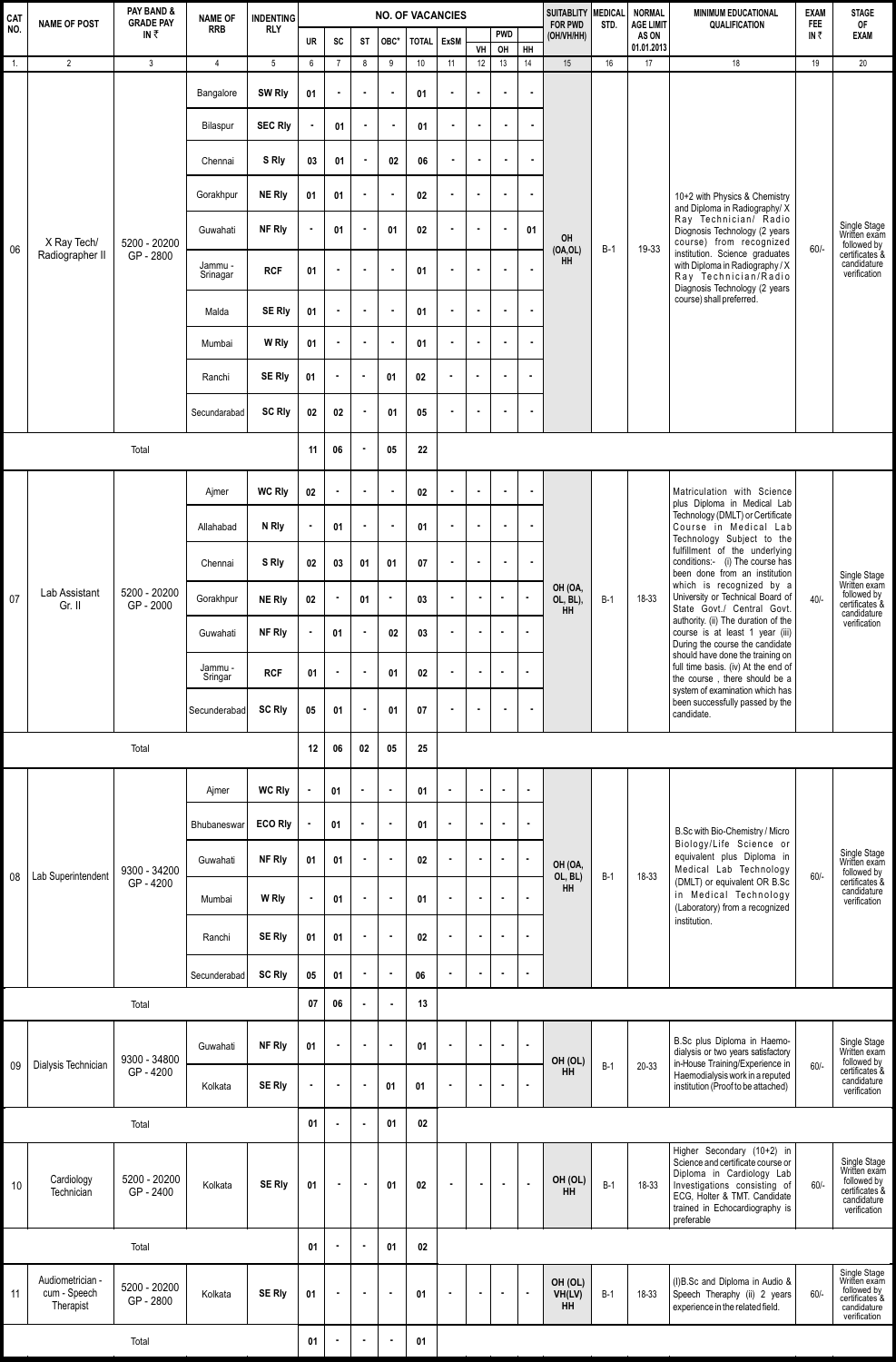| <b>CAT</b><br>NO. | <b>NAME OF POST</b>                                                  | PAY BAND &<br><b>GRADE PAY</b> | <b>NAME OF</b><br><b>RRB</b> | <b>INDENTING</b><br><b>RLY</b> | <b>NO. OF VACANCIES</b> |                |                |                  |                  |                |                |                  |                | <b>SUITABLITY</b><br><b>FOR PWD</b>          | MEDICAL<br>STD. | <b>NORMAL</b><br><b>AGE LIMIT</b> | <b>MINIMUM EDUCATIONAL</b><br><b>QUALIFICATION</b>                                                                                                                                                                                                                                                                                              | <b>EXAM</b><br><b>FEE</b> | <b>STAGE</b><br><b>OF</b>                                                                                  |
|-------------------|----------------------------------------------------------------------|--------------------------------|------------------------------|--------------------------------|-------------------------|----------------|----------------|------------------|------------------|----------------|----------------|------------------|----------------|----------------------------------------------|-----------------|-----------------------------------|-------------------------------------------------------------------------------------------------------------------------------------------------------------------------------------------------------------------------------------------------------------------------------------------------------------------------------------------------|---------------------------|------------------------------------------------------------------------------------------------------------|
|                   |                                                                      | IN₹                            |                              |                                | <b>UR</b>               | SC             | ST             | OBC <sup>*</sup> | <b>TOTAL</b>     | <b>ExSM</b>    | VH             | <b>PWD</b><br>OH | HH             | (OH/VH/HH)                                   |                 | AS ON<br>01.01.2013               |                                                                                                                                                                                                                                                                                                                                                 | IN₹                       | <b>EXAM</b>                                                                                                |
| 1.                | $\overline{2}$                                                       | $\mathbf{3}$                   | $\overline{4}$               | 5                              | 6                       | $\overline{7}$ | 8              | 9                | 10               | 11             | 12             | 13               | 14             | 15                                           | 16              | 17                                | 18                                                                                                                                                                                                                                                                                                                                              | 19                        | 20                                                                                                         |
|                   |                                                                      |                                | Guwahati                     | NF Rly                         | 01                      |                | $\blacksquare$ | $\blacksquare$   | 01               | $\blacksquare$ | $\blacksquare$ |                  | $\blacksquare$ |                                              |                 |                                   |                                                                                                                                                                                                                                                                                                                                                 |                           |                                                                                                            |
|                   |                                                                      |                                | Kolkata                      | <b>SE Rly</b>                  | 01                      | $\blacksquare$ | $\bullet$      | 01               | $02\phantom{.0}$ | $\blacksquare$ | ä,             |                  |                |                                              |                 |                                   |                                                                                                                                                                                                                                                                                                                                                 |                           | Single Stage<br>Written exam<br>followed by<br>interview,<br>certificates &<br>candidature<br>verification |
|                   |                                                                      |                                |                              | <b>CLW</b>                     | 01                      |                | $\blacksquare$ | $\bullet$        | 01               | $\blacksquare$ | $\blacksquare$ | $\blacksquare$   | $\bullet$      | VH(LV)                                       |                 |                                   | 10+2 (with Science)Plus Diploma                                                                                                                                                                                                                                                                                                                 |                           |                                                                                                            |
| 12                | Physiotherapist                                                      | 9300 - 34800<br>GP-4200        | Mumbai                       | W Rly                          | 01                      | $\blacksquare$ | $\blacksquare$ | $\bullet$        | 01               | $\bullet$      |                |                  | $\blacksquare$ | OH(OL, BL)<br><b>HH</b>                      | $C-1$           | 18-33                             | /Degree in Physiotherapy from a<br>recognized University /Institution.                                                                                                                                                                                                                                                                          | $60/-$                    |                                                                                                            |
|                   |                                                                      |                                | Ranchi                       | SE Rly                         | 01                      |                | $\blacksquare$ | $\blacksquare$   | 01               | $\blacksquare$ | $\blacksquare$ |                  | $\bullet$      |                                              |                 |                                   |                                                                                                                                                                                                                                                                                                                                                 |                           |                                                                                                            |
|                   |                                                                      |                                | Secundarabad                 | <b>SC Rly</b>                  |                         | 01             | $\blacksquare$ | $\blacksquare$   | 01               | $\blacksquare$ | $\blacksquare$ |                  | $\blacksquare$ |                                              |                 |                                   |                                                                                                                                                                                                                                                                                                                                                 |                           |                                                                                                            |
|                   |                                                                      | Total                          |                              |                                | 05                      | 01             | $\blacksquare$ | 01               | 07               |                |                |                  |                |                                              |                 |                                   |                                                                                                                                                                                                                                                                                                                                                 |                           |                                                                                                            |
|                   |                                                                      |                                | Chennai                      | S Rly                          | 01                      |                | $\blacksquare$ | 01               | 02               | $\blacksquare$ | $\blacksquare$ | $\blacksquare$   | $\blacksquare$ | OH                                           |                 |                                   | Post Graduate in Sociology/<br>Social work/Community<br>Education or allied subject with<br>similar course contents or<br>graduation in one of the<br>above discipline with 2 year                                                                                                                                                              |                           | Single Stage<br>Written exam                                                                               |
| 13                | Extension<br>Educator                                                | 9300 - 34800<br>GP-4200        | Guwahati                     | NF Rly                         | $\blacksquare$          |                | ×              | 01               | 01               | $\blacksquare$ |                |                  |                | (OA, OL,<br>OAL, BL)<br>HH                   | $C-1$           | 22-35                             |                                                                                                                                                                                                                                                                                                                                                 | $60/-$                    | followed by<br>interview,<br>certificates &<br>candidature                                                 |
|                   |                                                                      |                                | Mumbai                       | C Rly                          | 03                      | 01             | 01             | $\blacksquare$   | 05               | $\blacksquare$ | $\blacksquare$ | $\blacksquare$   | $\blacksquare$ |                                              |                 |                                   | Diploma in Health Education<br>in recognised University.                                                                                                                                                                                                                                                                                        |                           | verification                                                                                               |
|                   |                                                                      | Total                          |                              |                                | 04                      | 01             | 01             | 02               | 08               |                |                |                  |                |                                              |                 |                                   |                                                                                                                                                                                                                                                                                                                                                 |                           |                                                                                                            |
|                   |                                                                      |                                | Bilaspur                     | SEC. Rly                       | 01                      |                | $\bullet$      | ×                | 01               |                |                |                  |                |                                              |                 |                                   |                                                                                                                                                                                                                                                                                                                                                 |                           |                                                                                                            |
| 14                | <b>Field Worker</b>                                                  | 5200 - 20200<br>GP-1900        | Guwahati                     | NF. Rly                        | 02                      | 01             | $\blacksquare$ | 01               | 04               | $\blacksquare$ | $\blacksquare$ |                  |                | OH<br>(OA,OL,<br>OAL, BL)<br>HH              | $C-1$           | 18-30                             | 10+2 in Science<br>(with Chemistry & Biology).                                                                                                                                                                                                                                                                                                  | $40/-$                    | Single Stage<br>Written exam<br>followed by<br>certificates <sup>8</sup><br>candidature                    |
|                   |                                                                      |                                | Mumbai                       | C Rly                          | 03                      | 01             | 01             | $\bullet$        | 05               | $\blacksquare$ |                |                  |                |                                              |                 |                                   |                                                                                                                                                                                                                                                                                                                                                 |                           | verification                                                                                               |
|                   |                                                                      |                                | 06                           | 02                             | 01                      | 01             | 10             |                  |                  |                |                |                  |                |                                              |                 |                                   |                                                                                                                                                                                                                                                                                                                                                 |                           |                                                                                                            |
| 15                | Lab Superintendent<br>(Clinical<br>Psychologist)<br>in Medical Dept. | 9300 - 34800<br>GP-4200        | Kolkata                      | <b>CLW</b>                     | 01                      |                | $\blacksquare$ | $\bullet$        | 01               | $\blacksquare$ | $\blacksquare$ |                  |                | <b>Not</b><br><b>Suitable</b>                | $C-2$           | 18-33                             | Master Degree in Clinical<br>Psychology/Social Psychology<br>from a recognized University.                                                                                                                                                                                                                                                      | $60/-$                    | Single Stage<br>Written exam<br>followed by<br>certificates &<br>candidature<br>verification               |
|                   |                                                                      |                                | 01                           |                                | $\bullet$               | $\blacksquare$ | 01             |                  |                  |                |                |                  |                |                                              |                 |                                   |                                                                                                                                                                                                                                                                                                                                                 |                           |                                                                                                            |
| 16                | Janitor in<br>Medical<br>Department                                  | 5200-20200<br>GP-2800          | Kolkata                      | <b>CLW</b>                     | 01                      |                | $\blacksquare$ | $\blacksquare$   | 01               | $\blacksquare$ | $\blacksquare$ |                  | $\blacksquare$ | Not<br><b>Suitable</b>                       | $C-1$           | 18-33                             | Bachelor Degree in Hospital/<br>Health Management from a<br>recognized University and (ii) 2<br>yrs working experience in a<br>Hospital of repute regarding the<br>overall working maintenance<br>and administration of the<br>Hospital.                                                                                                        | $60/-$                    | Single Stage<br>Written exam<br>followed by<br>certificates &<br>candidature<br>verification               |
|                   |                                                                      | Total                          |                              |                                | 01                      |                | $\bullet$      | ř.               | 01               |                |                |                  |                |                                              |                 |                                   |                                                                                                                                                                                                                                                                                                                                                 |                           |                                                                                                            |
| 17                | Receptionist<br>in Medical<br>Department                             | 5200-20200<br>GP-2800          | Kolkata                      | <b>CLW</b>                     | 01                      | ×              | $\blacksquare$ | $\blacksquare$   | 01               | $\blacksquare$ | $\blacksquare$ | $\blacksquare$   | $\blacksquare$ | <b>Not</b><br><b>Suitable</b>                | $C-1$           | 18-33                             | Bachelor Degree in Hospital/<br>Health Management from a<br>recognized University and (ii) 2<br>year experience as a<br>Receptionist in a Hospital of<br>repute.                                                                                                                                                                                | $60/-$                    | Single Stage<br>Written exam<br>followed by<br>certificates &<br>candidature<br>verification               |
|                   |                                                                      | Total                          |                              |                                | 01                      |                | $\bullet$      |                  | 01               |                |                |                  |                |                                              |                 |                                   |                                                                                                                                                                                                                                                                                                                                                 |                           |                                                                                                            |
| 18                | Dietician                                                            | 9300-34800<br>GP-4200          | Patna                        | <b>EC RIv</b>                  | 01                      |                | $\blacksquare$ | $\blacksquare$   | 01               | $\blacksquare$ | $\blacksquare$ |                  |                | OH (OL,<br>OA, BL)<br>VH (B/LV)<br><b>HH</b> | $C-2$           | 18-33                             | Bsc (Science Graduate) with<br>Post Graduate Diploma in<br>Dietctics (one year course) from<br>a recognized Institution plus<br>three months internship training<br>in a Hospital OR BSc Home<br>Science + MSc Home Science<br>(Food & Nutrician) from a<br>recognized Institution.                                                             | $60/-$                    | Single Stage<br>Written exam<br>followed by<br>certificates <sup>8</sup><br>candidature<br>verification    |
|                   |                                                                      | Total                          |                              |                                | 01                      | $\blacksquare$ | $\blacksquare$ | $\blacksquare$   | 01               |                |                |                  |                |                                              |                 |                                   |                                                                                                                                                                                                                                                                                                                                                 |                           |                                                                                                            |
| 19                | Ophthalmic<br>Technician<br>cum Optician                             | 5200-20200<br>GP-2400          | Kolkata                      | E RI <sub>V</sub>              | 01                      |                | $\blacksquare$ | $\blacksquare$   | 01               | $\blacksquare$ | $\blacksquare$ | $\blacksquare$   |                | Not<br><b>Suitable</b>                       | $B-1$           | 18-33                             | B.Sc in Optometry or Diploma in<br>Ophthalmic Technician (the<br>course should be of 3 to 4 years<br>duration). The candidate should<br>have Registration with the<br>concerned Council/Licensing<br>body.                                                                                                                                      | $60/-$                    | Single Stage<br>Written exam<br>followed by<br>certificates &<br>candidature<br>verification               |
|                   |                                                                      |                                | 01                           | $\sim$                         | $\bullet$               | $\bullet$      | 01             |                  |                  |                |                |                  |                |                                              |                 |                                   |                                                                                                                                                                                                                                                                                                                                                 |                           |                                                                                                            |
| 20                | Dental (Oral)<br>Hygienist                                           | 9300-34800<br>GP-4200          | Guwahati                     | NF Rly                         | 01                      |                | $\blacksquare$ | $\sim$           | 01               | $\blacksquare$ | $\blacksquare$ |                  | $\overline{a}$ | Not<br><b>Suitable</b>                       | $C-1$           | 18-33                             | (a) Degree in Science (Biology)<br>from a recognized university<br>OR equivalent and (b) Diploma/<br>Certificate Course(2 years) in<br>Dental Hygiene from an institute<br>recognized by Dental Council of<br>India and (c) Registered with<br>Dental Council of India as Dental<br>Hygienist and (d) 2 years<br>experience as Dental Hygienist | $60/-$                    | Single Stage<br>Written exam<br>followed by<br>certificates &<br>candidature<br>verification               |
| Total             |                                                                      |                                |                              |                                |                         |                |                | $\blacksquare$   | 01               |                |                |                  |                |                                              |                 |                                   |                                                                                                                                                                                                                                                                                                                                                 |                           |                                                                                                            |

**\* OBC vacancies include quota for minorities (4.5%) as notified vide Government of India, Ministry of Personnel, Public grievances and pension**  (Department of personnel and training)'s OM No. 41018/2/2011-Estt. (Res.) dated 22<sup>nd</sup> December 2011.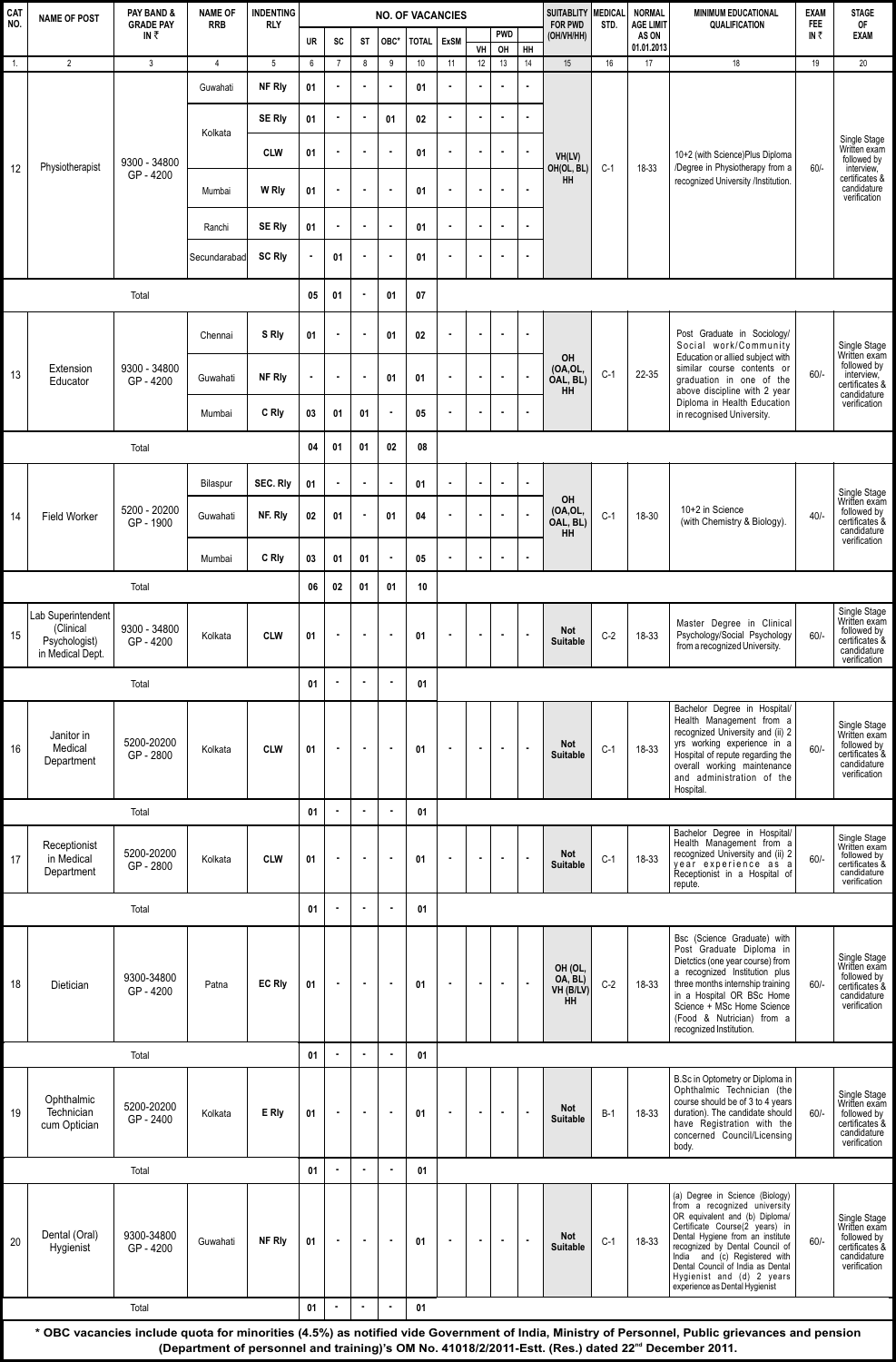ABBREVIATIONS USED: B-1, B-2, C-1 and C-2 = Various levels of Medical Standards which the candidates will have to qualify before appointment in Railways, B=Blind, BL= Both Leg, BLA= Both Leg & Both Arm ,CLW = Chittaranjan Locomotive Works, C Rly = Central Railway, DD = Demand Draft, DLW = Diesel Loco Works, E Rly = Eastern Railway, EC Rly = East Central Railway, ECo Rly= East Coast Railway, EN= Employment Notice ,Ex.SM = Ex-Servicemen, GP=Grade Pay, HH = Hearing Handicapped, ICF= Integral Coach Factory, IPO = Indian Postal Order, LV = Low vision, MW = Muscular Weakness, NOC = No Objection Certificate, N Rly = Northern Railway, NC Rly = North Central Railway, NE Rly = North Eastern Railway, NW Rly= North Western Railway, OA= One Arm, OAL= One Arm & one Leg, OMR = Optical Mark Reader answer sheet, OBC = Other Backward Classes, OH = Orthopaedically Handicapped, OL=One Leg, PWD = Persons With Disability, RCF = Rail Coach Factory, RIy = Railway, RRB = Railway Recruitment Board, SC = Scheduled Caste, ST = Scheduled Tribe, SR= Southern Railway, SCR= South Central Railway, SER= South Eastern Railway, SEC Rly= South East Central Railway, SW Rly= South Western Railway, SRD = Special Recruitment Drive, UR = Unreserved (General), VH=- Visually Handicapped, W Rly = Western Railway, WC Rly = West Central Railway.

#### **1. GENERAL INSTRUCTIONS**

1.01(A)CANDIDATES SHOULD NOTE THAT:-

(i)Their admission to the written examination will be purely provisional subject to their satisfying the prescribed eligibility conditions.

(ii) Mere issue of call letter to candidates will NOT imply that their candidature has been finally cleared by the RRB.

(iii) RRBs conduct verification of eligibility conditions, with reference to original documents, only after candidates have qualified in all the stages of examination.

- (B) Before applying for any post, the candidates should ensure that they fulfill all the eligibility norms. The candidate should have the requisite Educational / Technical qualifications from recognized University/Institute as on the closing date of submission of the application. **Those awaiting results of the final examination need NOT apply**. RRB may reject the applications of candidates at any stage of recruitment process in case the candidate is not fulfilling the requisite criteria, and if appointed, such candidates are liable to be removed from service summarily.
- 1.02 The candidates who have been debarred for life from all RRB examinations or the candidates who have been debarred for a specified period which is not yet completed, need not apply in response to this Centralized Employment Notice. Their candidature will be rejected during any stage of recruitment as and when detected.
- 1.03 **Candidates should fill up the Application Form in their own handwriting and must sign as well as put their left hand thumb impressions at the prescribed places. Applications should be filled either in English or in Hindi**. Applications should be on a good quality A4 size bond paper (80 GSM) using one side only. Employment News or any Newspaper cuttings should not be used as Application Form. Candidates purchasing printed application from the market should ensure that it conforms to the prescribed format published in the Centralized Employment Notice. The Candidates can also make photocopy of the application format as given in the Employment News/Rozgar Samachar and then fill up the details. They can also download the application format from the website of the RRBs. The detailed Centralized employment notice has also been displayed on the notice board in the office of RRBs. The Candidates should send their application sufficiently in advance before the closing date. RRBs will not be responsible for any postal delay/wrong delivery at any stage of the selection process.
- 1.04 The Candidates are required to sign in English or in Hindi in the prescribed places provided in Application Form and Information Sheet. The signatures on Application Form, Information sheet, Answer Sheet, Question Booklet and other places should be identical. **The signatures must be in running hand and not in block capital or disjointed letters. Signatures at the time of application, written examination and document verification in different style or language may result in cancellation of candidature.**
- 1.05 Candidates submitting more than one application for the same category to the same RRB will be summarily rejected and also debarred from RRB examinations as per para 14.03 given below.
- 1.06 Candidates should note that the Date of Birth as recorded in the Matriculation/ High School Examination Certificate or an equivalent Certificate as on the date of submission of applications will only be accepted by the RRB.
- 1.07 Serving Defense Personnel likely to be released within one year of the closing date (i.e. 11.11.2013 only) can also apply against Ex-Servicemen vacancies.
- 1.08 Vacancies of Ex-Servicemen & persons with disability (PWD) wherever given in the above table are not separate but included in the total number of vacancies. In case of person with disability (PWD), if any vacancies which reserved for them cannot be filled due to non - availability of suitable candidates under that category of disability or for any other sufficient reason such vacancy/vacancies shall not be filled and shall be carried forward as "back log reserved vacancy".
- 1.09 The number of vacancies indicated in this Centralized Employment Notice is provisional and may increase or decrease or even become nil depending upon the actual needs of the Railway Administration. The Administration also reserves the right to cancel the notified vacancies at its discretion and such decision will be final and binding on all. In the event of cancellation of notified vacancies, the examination fees paid by the candidates will not be refunded.
- 1.10 Dates of all examinations and results are published in Employment News / Rozgar Samachar and also indicated in local dailies. These are also given in the website of the Railway Recruitment Board concerned. Call letters for written examinations are sent to candidates by business post. The candidates whose applications are rejected are also intimated through post along with the cause of

rejection. The details of provisionally eligible as well as ineligible candidates for a particular post are also put on the website of the Railway Recruitment Board concerned at least one week prior to the written examination for that post. RRB's will not be responsible for any postal delay/wrong delivery of call letters Rejection letters. RRBs does not intimate candidates who are not selected in written examination or any other test.

- 1.11 Selection by RRB does not confer upon candidates any right of appointment in Railway. The function of the RRB is to recommend names of suitable candidates to the Chief Personnel Officer of the concerned Zonal Railway / Production Unit who in turn issues the offer of appointment letter subject to the availability of vacancies and candidates being found medically fit and satisfying all eligibility criteria.
- 1.12 Selected candidates will have to undergo training wherever training is prescribed for the post.
- 1.13 **Emoluments on initial appointment will be minimum pay of the pay band plus Grade pay plus other allowances admissible at that time. During training period only stipend will be paid as applicable. Candidate may have to give security deposit and execute indemnity bond wherever necessary.**
- 1.14 While all candidates irrespective of community may be considered against UR vacancies, however against the vacancies earmarked for specific community (SC/ST/OBC), only candidates belonging to that community / group will be considered. **For this purpose, SC/ST/OBC candidates should furnish Caste Certificate from competent authorities as per the formats given at Annexure 3 (for SC/ST candidates) and Annexure 4 (for OBC candidates).** Further, in case of OBC candidates, the certificates should specially indicate that the candidate does not belong to the Persons/Sections (Creamy Layer) mentioned in Col.3 of the Schedule of the Government of India, Department of Personnel and Training O.M. No.3601 2/22/9-Estt. (SCT) dated 08.09.93 & its subsequent revision through O.M.No.36033/3/2004-Estt. (Res.) dated 09.03.2004. **The OBC candidate should enclose self declaration of non-creamy layer status in the proforma as given in Annexure-5. Candidate who wish to be considered against vacancies reserved and / or seek age relaxation must submit requisite certificate from the competent authority and self declaration of non-creamylayer status in case of OBCs, in the prescribed format along with the application form itself. Other wise, their claim for reserved status will not be entertained and the candidature / applications of such candidates fulfilling all eligibility conditions for General (UR) category will be considered under General (UR) category only.**
- 1.15 Candidates belonging to SC/ST/OBC who fulfill required educational qualification/technical qualifications can also apply against UR vacancies. They will, however, have to compete with the UR candidates. No age relaxation will be allowed to such SC/ST/OBC candidates applying against UR vacancies.
- 1.16 Free Second Class Railway Pass as and when admissible will be issued to the candidates belonging to SC/ST communities when they are called for written examination/document verification provided they submit valid caste certificate.
- 1.17 Selected male candidates who are finally appointed are liable for active service in Railway Engineer's Unit of Territorial Army.
- 1.18 Female candidates are also eligible. However, it may be noted that some of the categories involve duties which are arduous in nature and calls for working in shifts at odd hours, at locations away from headquarters.
- 1.19 Any subsequent changes in the terms and conditions of this Centralized Employment Notice as per extant rules will stand good. RRBs reserves the right to consider/ incorporate any subsequent changes/modifications/additions in the terms & conditions to recruitment under this Employment Notice necessitated and applicable.
- 1.20 A Candidate shall be free to apply to more than one RRB but he/she will be doing so at his/her own risk as the examination will be held by all RRB's on the same date. Examination for more than one category may also be held simultaneously based on administrative convenience.
- 1.21 **Andaman & Nicobar Islands Candidates:** Candidates belonging to Andaman & Nicobar Islands applying for the posts notified by RRB / Kolkata or Chennai may be allotted examination centre at Port Blair provided sufficent number of eligible candidates apply. Such candidates should enclose a certificate of domicile in Andaman & Nicobar Islands from a competent officer of the Andaman & Nicobar Islands administration or a certificate from the school / college last attended in Andaman & Nicobar Islands certifying that the candidate had passed his / her examination from the school / college situated in Andaman & Nicobar Islands. If number of candidates is not sufficient, exam centres in other places will be allotted as per the administrative convenience of RRBs.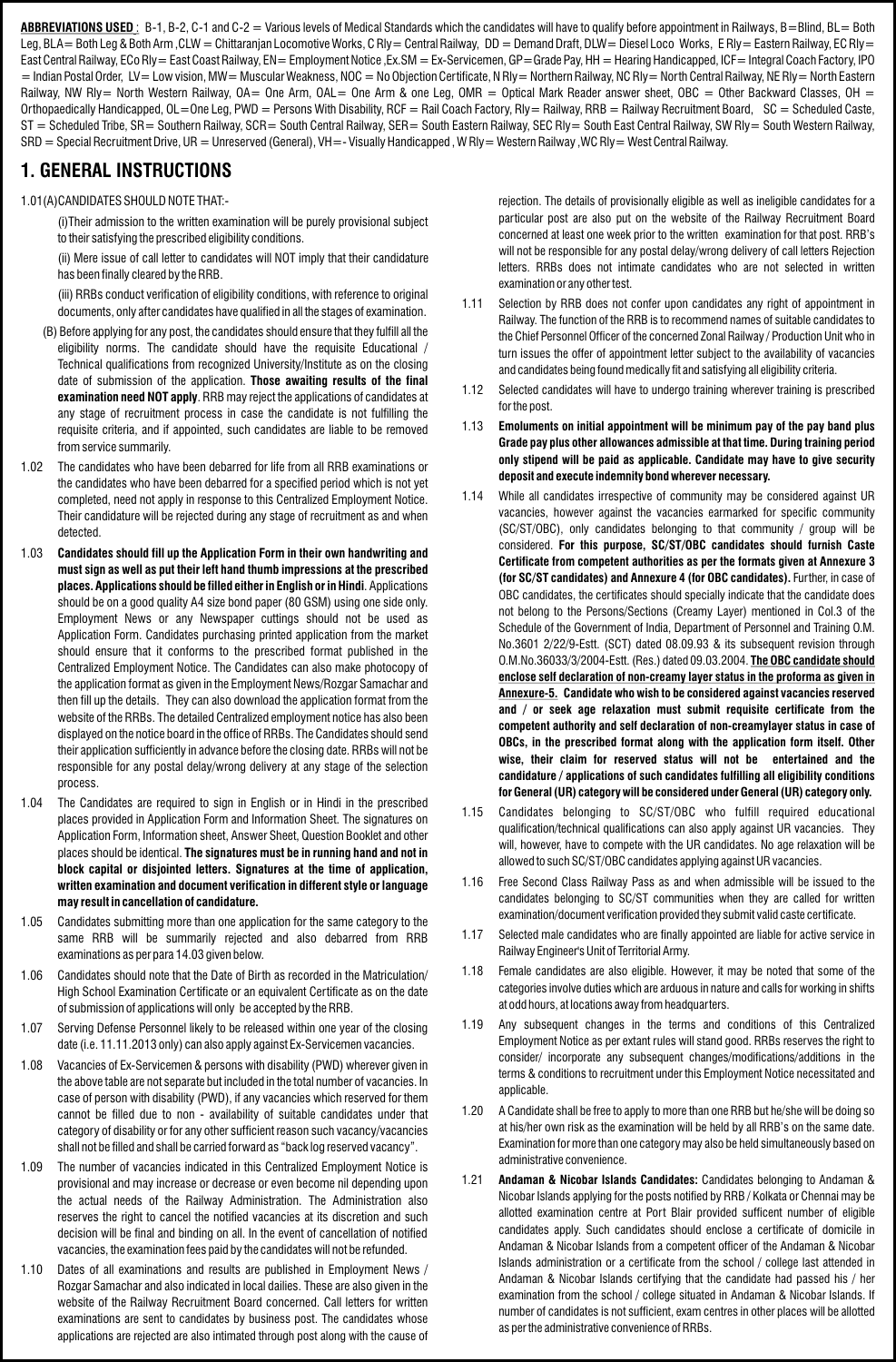# **2.AGE LIMIT**

The lower and upper age limit indicated will be reckoned as on 01.01.2013. The upper age limit is relaxable as under subject to submission of requisite certificate.

- 2.01 By 5 years for SC/ST candidates.
- 2.02 By 3 years for OBC candidates.
- 2.03 For Ex-Servicemen, up to the extent of service rendered in defence plus 3 years provided they have put in more than 6 months service after attestation.
- 2.04 By 5 years to the candidates who have ordinarily been domiciled in the state of Jammu & Kashmir during the period from 01/01/1980 to 31/12/1989.
- 2.05 By 10 years for Person with Disabilities (PWD) (15 years for SCs/STs and 13 years for OBCs).
- 2.06 For the serving Group 'C' and Group 'D' Railway Staff and casual labours/ substitutes, the relaxation in upper age limits will be up to 40 years for Unreserved candidates, 45 years for SC/ST candidates and 43 years for OBC candidates, provided they have put in a minimum of 3 years service (continuous or in broken spells). For those working in Quasi-Administrative offices of the Railway organization such as Railway Canteens, Co-operative Societies and Institutes, the relaxation in upper age limits will be up to the length of service rendered subject to maximum 5 years.
- 2.07 Upper age limit in case of widows, divorced women and women judicially separated from the husband but not remarried shall be relaxed up to 35 years for Unreserved, 38 years for OBC and 40 years for SC/ST candidates.

#### **3. EXAMINATION FEES**

- 3.01 No examination fees for SC/ST / Ex-Servicemen/ Persons With Disability / **Women/ Minorities/ Economically Backward Classes candidates having annual family income less than** ` **50,000/-.**
- 3.02 For unreserved Male / OBC Male candidates ( who is not coming within the purview of minority/ Economially Backward Communities) Examination fee as indicated against the post/ category for each application. Candidates should send separate application for each RRBs.
- 3.03 The examination fees are non-refundable. It should be paid in the form of a crossed Demand Draft to be drawn at the main branch of any of the Nationalized Banks, or in the form of Crossed Indian Postal Order drawn in favour of **'CHAIRMAN/ MEMBER SECRETARY/SECRETARY/ASSISTANT SECRETARY OF CONCERNED RAILWAY RECRUITMENT BOARD'.** Valid for a period of Three months. The Bank Drafts/Indian Postal Orders should be payable at the location where the concerned RRB (as per para-15) is situated. The Indian Postal Order/Bank Drafts should not been obtained earlier than the date of issue of this Centralized Employment Notice or after the closing date for receipt of application.
- 3.04 Candidates should write the Centralized Employment Notice No., Name of the post/s applied for, Category Number of the post/s and his/her name and postal address on the reverse side of the Bank Draft/Front side at the space provided in the Indian Postal Order.

# as mentioned in Annexure -7. **4. HOW TO APPLY**

- 4.01 The application format as per Annexure 1 & 2 should be filled up by the candidate in his/her own handwriting, with blue or black ball point pen (not in pencil, fountain pen or gel pen) dated and signed. Only international numerical i.e. 1, 2, 3 etc. should be used. The application form should be filled up in English or in Hindi only, strictly observing all the instructions given in this Employment Notice. The candidates should affix his/her normal signature in English or in Hindi in the application form. Applications signed in capital letters/spaced out letters will be treated as invalid.
- 4.02 **The candidate's Name, Address with Pin Code, Date of Birth, Father's Name, Mother's Name and nearest Railway Station should be written legibly in English in bold capital letters, even if the candidate fills up the application form in Hindi.**
- 4.03 Photographs: One recent (not earlier than three months from the date of application) colour photograph of size 3.5 cm x 3.5 cm with clear front view of the candidate without cap and sunglasses should be pasted on the application form in the space provided. Xerox copy of photographs is not permitted. The candidates should sign in the space provided in the box below the photograph. One identical extra colour photograph should be enclosed with the application, indicating candidate's name and category number on the reverse of the photograph. Candidates may note that the RRB may reject at any stage for pasting old/unclear photograph on the application or for any significant variations between photograph pasted in the application and the actual physical appearance of the candidate.

#### **5. ENCLOSURES**

**The following enclosures as applicable to each individual candidate should be firmly stitched along with the application in the given order:**

- 5.01 Application form in the prescribed format (as given in Annexure-1).
- 5.02 Information sheet in the prescribed format (as given in Annexure-2).
- 5.03 A valid Indian Postal Order or the Bank Draft for the amount as prescribed in the Centralized Employment Notice wherever required.
- 5.04 One copy of identical colour photograph of size 3.5 cm x3.5 cm firmly stitched to the application (apart from one copy pasted on the form).
- 5.05 Self Attested copy of Matriculation/High School Examination Certificate or an equivalent Certificate indicating date of birth.
- 2.08 No age relaxation is allowed to SC/ST/OBC candidates applying against unreserved vacancies.
- 2.09 The date of birth for the candidates for the different age group should be between the dates given below: (Both dates inclusive)

| SI.No | Age Group <sup>*</sup> |    | <b>Upper Date of Birth</b> |            | <b>Lower Date of</b> | <b>Remarks</b>                                                      |  |  |
|-------|------------------------|----|----------------------------|------------|----------------------|---------------------------------------------------------------------|--|--|
|       |                        | UR | <b>OBC</b>                 | SC/ST      | <b>Birth for all</b> |                                                                     |  |  |
| 1.    | 18 to 30               |    | 02-01-1983 02-01-1980      | 02-01-1978 | 01-01-1995           |                                                                     |  |  |
| 2.    | 18 to 33               |    | 02-01-1980 02-01-1977      | 02-01-1975 | 01-01-1995           |                                                                     |  |  |
| 3.    | 19 to 33               |    | 02-01-1980 02-01-1977      | 02-01-1975 | 01-01-1994           | For categories<br>listed in<br>para 2.03 to 2.08.<br>Age relaxation |  |  |
| 4.    | 20 to 33               |    | 02-01-1980 02-01-1977      | 02-01-1975 | 01-01-1993           |                                                                     |  |  |
| 5.    | 20 to 35               |    | 02-01-1978 02-01-1975      | 02-01-1973 | 01-01-1993           | as indicated will be                                                |  |  |
| 6.    | 20 to 40               |    | 02-01-1973 02-01-1970      | 02-01-1968 | 01-01-1993           | applicable                                                          |  |  |
| 7.    | 21 to 40               |    | 02-01-1973 02-01-1970      | 02-01-1968 | 01-01-1992           |                                                                     |  |  |
| 8.    | 22 to 35               |    | 02-01-1978 02-01-1975      | 02-01-1973 | 01-01-1991           |                                                                     |  |  |

Age group is indicated against the post notified in this notification. \*

- **Persons With Disability** 3.05 Remittance of examination fees in any other form except Bank Drafts/Indian Postal Order will not be accepted, (except in case of On-Line applications where ever this facilities provided, examination fee can be remitted through Bank Challan / Credit Card/ Debit Card as provided for).
- 3.06 The particulars of Bank Draft/Indian Postal Order submitted as examination fees should also be indicated at the prescribed place in the application form. (Item No. 6(a) of information sheet)
- 3.07 An application not accompanied with Bank Draft/Indian Postal Order of requisite amount wherever required towards examination fees will be summarily rejected.
- 3.08 Minorities mean Muslims, Christians, Sikhs, Buddhists, Zoroastrians (Parsis). For claiming waiver of examination fee, minorities candidates should furnish " self- declaration" as mentioned in Annexure -8, along with the application form. At the time of document verification such candidates claiming waiver of examination fee will be required to furnish ' Minority Community declaration' affidavit on non-judicial stamp paper that he/she belongs to any of the above minority community. If the affidavit is not produced during the document verification the candidature will be rejected.
- 3.09 Economically Backward Classes mean the candidates whose annual family income is less than  $\bar{\tau}$  50,000/-. They have to submit income certificate at the time of applying in the prescribed format on the letter head of the issuing authority
- 4.04 Candidates should indicate, in item No.11 of the Application Form, any clear visible marks of identification on their body. For example, "a mole on the nose, cut-mark on the forehead or a scar mark below the chin, etc". Incase there are no visible marks, 'NIL' should be written. The applications are liable to be rejected for not filling up marks of identification/writing "NIL".
- 4.05 **The candidate should copy the paragraph at item No. 12 of the information sheet in English/Hindi in their own running handwriting (not in capital/spaced out letters), otherwise their applications will be rejected.**
- 4.06 **The candidate should put their Left Hand Thumb impression at the designated places in the Application Form and in the Information Sheet. The Thumb impressions must be clear and complete.** Ridges of the Thumb impressions must be clearly visible.
- 4.07 Applications which are illegible, incomplete, unsigned, signed in capital letters, not in prescribed format, without photo of candidate, not having IPO/DD or having IPO/DD purchased before date of issue of and after closing date of Employment Notice are liable to be rejected.
- 4.08 The envelope containing the application should be clearly superscribed "Application for the Post of .................................. Category No...... Centralized Employment Notice No.......... & Community (SC/ST/OBC/PWD/Ex-SM)". If the post and category number is not indicated on the top of the envelope containing application, the same will not be entertained.
- 5.06 Self Attested copy of educational and/or professional qualification prescribed for the post being applied.
- 5.07 Self Attested Photostat copy of caste certificate from competent authority in the case of SC/ST candidates( as given in Annexure-3 ) & OBC candidates (as given in Annexure-4). Self declaration from OBC candidates regarding non-creamy layer status in the proforma as given in Annexure -5.
- 5.08 Disability Certificate in prescribed format by persons with disabilities (as given in Annexure-9).
- 5.09 Declaration form by the visually handicapped /those whose writing speed is affected by cerebral palsy and require scribe to be engaged for writing the examination (as given in Annexure-10).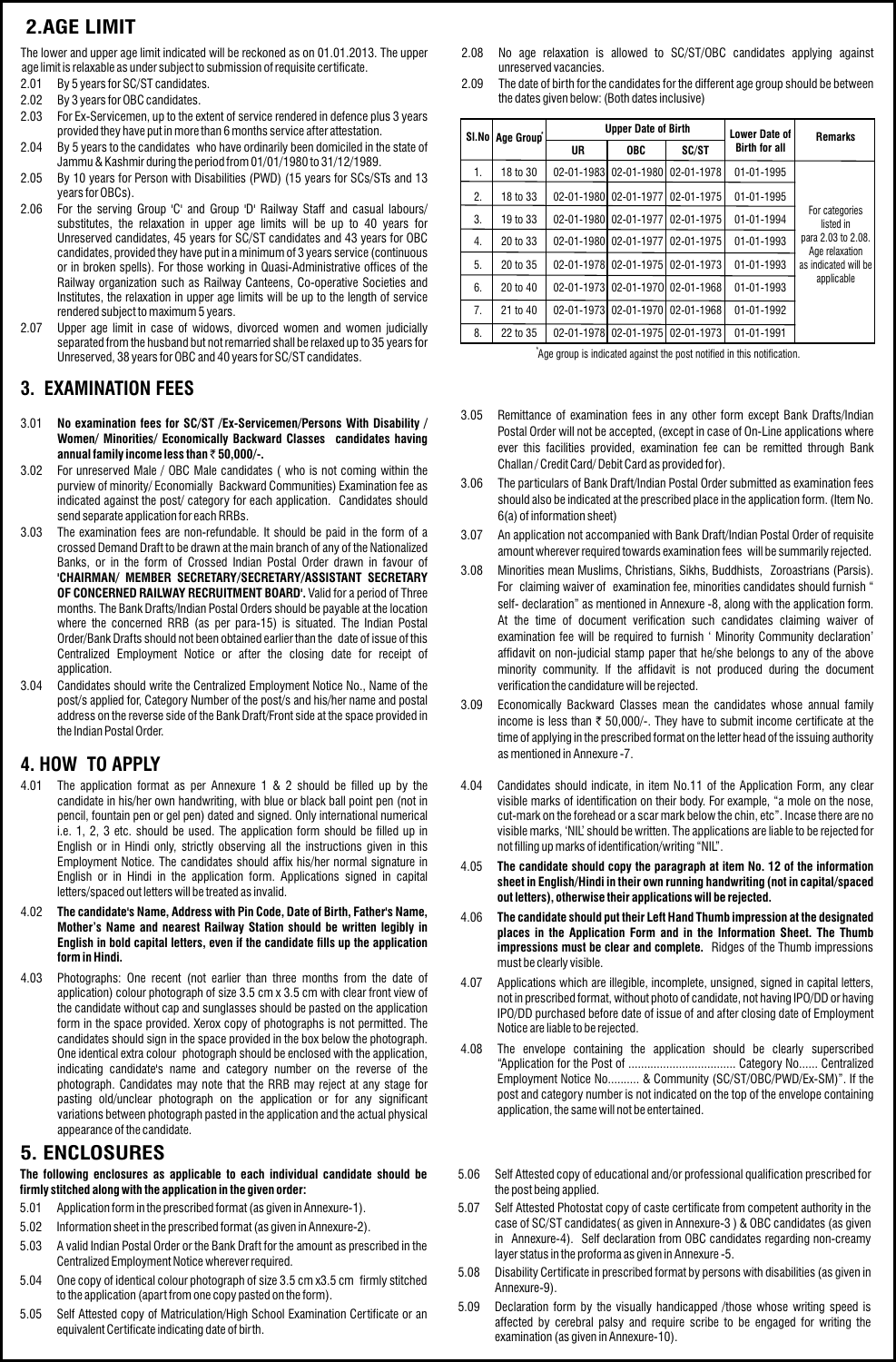- 5.10 Ex-Servicemen candidates should submit self attested Photostat copy of the discharge certificate. They should also enclose the appropriate certificate issued by the competent authority for the equivalence of their educational/technical qualifications.
- 5.11 No Objection Certificate from the competent authority for candidates already employed in Railways or any Government department / Public Sector Undertakings.

#### **6. INVALID APPLICATIONS**

**Candidates are requested to read all instructions thoroughly before sending their applications to the RRBs. Otherwise; their applications are likely to be rejected on one or more of the following reasons. In case the application is rejected, the candidate will be intimated by business post. The list of rejected candidates along with reasons of rejection shall also be displayed on the website.** 

- 6.01 Applications received before the date of publication of the notification & received after the closing date of the notification.
- 6.02 Passage not copied in the information sheet (or) copied in capital letters.
- 6.03 Application without signatures (or) signatures done in capital letters.
- 6.04 Left hand thumb impression not affixed/blurred/smudged on the application form & information sheet.
- 6.05 Copies of requisite certificates not enclosed. (i) Certificate for Date of birth, i.e. Metriculation / High school exam or equivalent certificate (ii) Educational and / or professional certificate (iii) Community certificate for SC/ST/OBC including self - declaration for OBC (non-enlosure will mean that the candidate will be taken as UR), (iv) Discharge certificate for Ex-service men candidates (v) Disability certificate for person with disabilities (vi) Income certificate by Economically backward candidates for waiver of examination fee (vii) 'Minority self declaration' by minority candidates for waiver of examination fee (viii) No objection certificate for Railway / Government / Public Sector Undertaking employees.
- 6.06 Fee Postal Order / D D not enclosed or less fee enclosed or invalid I PO/DD i.e. IPO/DD purchased before date of the issue and after closing date of Centralized Employment Notice.

#### **7. RECRUITMENT PROCESS**

- 7.01 The selection is made strictly as per merit, on the basis of written examination. Short listed candidates will be called for verification of the original documents according to merit, availability of vacancies and reservation rules.
- 7.02 **There shall be negative marking in written examinations and marks shall be deducted for each wrong answer @ 1/3 of the allotted marks for each question.**
- 7.03 The syllabus for the written examination will be generally in conformity with the educational standards and/or technical qualifications prescribed for the posts. The Questions will be of objective type with multiple answers and likely to include questions pertaining to General awareness, Arithmetic, General Intelligence and Reasoning and Technical Ability for the post. The question paper will be in English, Hindi , Urdu and local language as indicated in para -15 given below. **Duration of the examination will be 90 minutes with approximately100 questions.**
- 7.04 Any Railway Recruitment Board concerned, at its discretion may hold additional written test(s) and/or skill test if considered necessary for all or for a limited number of candidates as may be deemed fit by Railway Recruitment Board.

#### **8. MEDICAL FITNESS TEST**

The candidates recommended for appointment will have to pass requisite medical fitness test(s) conducted by the Railway Administration to ensure that the candidates are medically fit to carry out the duties connected with the post. Visual Acuity Standard is one of the important criteria of medical fitness of railway staff. The medical requirements against different medical standards for different categories are outlined below:

- 8.01 B-1: Physically fit in all respects. Visual Standards Distance Vision: 6/9, 6/12 with or without glasses (power of lenses not to exceed 4D). Near Vision: Sn: 0.6, 0.6 with or without glasses when reading or close work is required and must pass test forColourVision, Binocular Vision, Field of Vision & Night Vision.
- 8.02 B-2: Physically fit in all respects. Visual Standards Distance Vision: 6/9, 6/12 with or without glasses (power of lenses not exceed 4D). Near Vision : Sn : 0.6, 0.6 with or without glasses when reading or close work is required and must pass test for Field of Vision.

#### **9. EX-SERVICEMEN CANDIDATES**

This employment notice contains some vacancies reserved for ex-servicemen irrespective of their community. However, ex-servicemen may also apply against other vacancies not earmarked for them for which they will be granted age relaxation and fee exemption as indicated in paras 2.03 & 3.01 respectively.

- 9.01 The term Ex-Servicemen means a person who has served in any rank (whether as a Combatant or non-Combatant) in the regular Army, Navy or Air Force of the Indian Union but does not include a person who has served in the Defence Security Corps., the General Reserve Engineering Force, the Lok Sahayak Sena and the Para Military Forces; and
- 9.02 Who has retired from such service after earning his/her pension or
- 9.03 Who has been released from such service on medical grounds attributable to military service or circumstances beyond his control and awarded medical or other disability pension or
- 6.07 Identification marks column not filled up.
- 6.08 Do not possess the prescribed qualification for the post as on date of application.
- 6.09 Over-aged or under-aged or Date of Birth not filled or wrongly filled.
- 6.10 Double or multiple applications submitted for the same post in the same RRB.
- 6.11 Application without colour photo (or) photo with cap, wearing goggles, disfigured, unrecognizable, or scanned or Xerox copy.
- 6.12 More than one application in single envelope.
- 6.13 Candidate's name is figuring in the debarred list.
- 6.14 Incomplete/illegible application.
- 6.15 Application not in the prescribed format.
- 6.16 Category/post not filled up or incorrectly filled.
- 6.17 Application addressed to other RRBs.
- 6.18 Application filled in a language other than English/Hindi.
- 6.19 Any other irregularities, which are considered invalid by the RRB.
- 7.05 The date, time and venue of the written examination will be fixed by the RRB concerned and will be intimated to the eligible candidates in due course. Request for postponement of the examination, change of center/venue will not be entertained under any circumstance.
- 7.06 The stages of examination are given against each post. Based on the performance of candidates in the examination, the candidates equal to the number of vacancies will be called for document verification in the main list. In addition, 30% extra candidates will also be called as standby and they are considered for empanelment only if there is shortfall in empanelment from the main list. During document verification, the candidates will have to produce their original certificates. No additional time will be given and the candidature of the candidates not producing their original certificates on the date of verification is liable to be forfited.
- 7.07 The appointment of selected candidates is subject to his/her passing requisite Medical Fitness Test to be conducted by the Railway Administration, final verification of educational and community certificate and verification of antecedent/character of the candidate.
- 8.03 C-1: Physically fit in all respects. Visual Standards Distance Vision: 6/12, 6/18 with or without glasses. Near Vision: Sn: 0.6, 0.6 with or without glasses when reading or close work is required.
- 8.04 C-2: Physically fit in all respects. Visual Standards Distance Vision: 6/12, Nil with or without glasses. Near Vision, Sn: 0.6 combined with or without glasses when reading or close work is required. **Note:** (i) Candidates qualifying in examination/(s) for these posts but failing in prescribed medical examination/ (s) will not in any case be considered for any alternative appointment. (ii) Candidates who do not fulfill the prescribed medical standards need not apply. (iii) The above medical standards (criteria) are indicative and not exhausive and apply to candidates in general. For Ex-Servicemen and PWD candidates different standards will apply.
- 9.04 Who has been released otherwise than on his own request as a result of reduction in such establishment or
- 9.05 Who has been released from such service after completing the specific period of engagement otherwise than on his own request or by way of dismissal or discharge on account of misconduct or inefficiency and has been given a gratuity and includes persons of the Territorial Army of the following categories:
	- (a) Pension holders for continuous embodied service
	- (b) Pensioners with disabilities attributable to military service
	- (c) Gallantry award winner.
- 9.06 For vacancies reserved for Ex-servicemen, an Ex-serviceman with 15 years active service in the armed forces with matriculation will be considered eligible to apply for the posts for which the minimum qualification is an University Degree provided the relevant certificate issued by the military authority is attached with the application.
- 5.12 Income certificate issued on the letter head in the prescribed format as shown in the Annexure-7 for Economically Backward classes for waiver of Examination fees for RRB Examination.
- 5.13 Self attested Photostat copy of requisite certificates in the case of candidates claiming any other type of age relaxation.
- 5.14 Self declaration of Minority Community notified by Central Government for minority community candidate for waiver the examination fees as given in Annexure-8.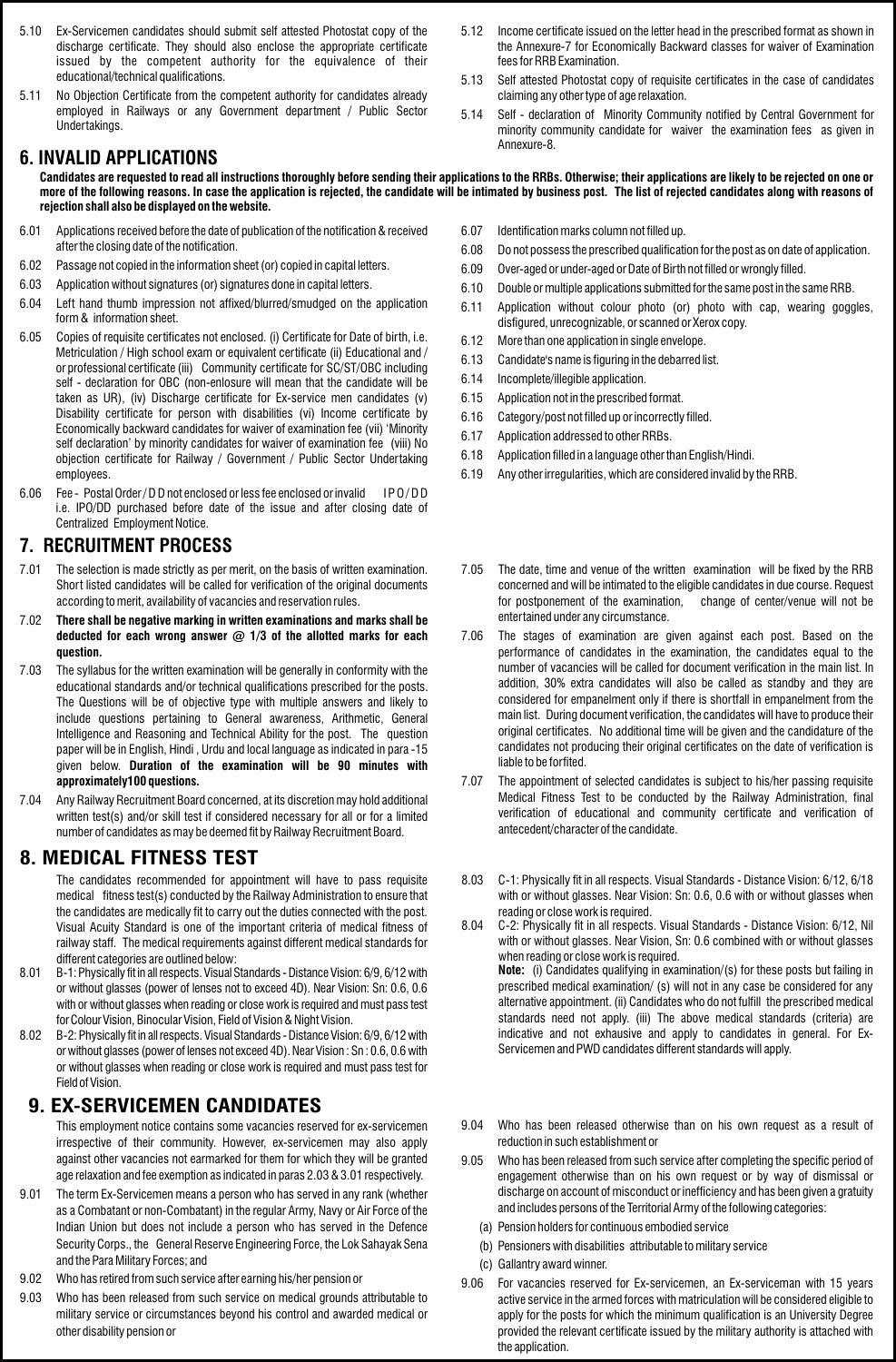**EXPLANATION:** The Persons serving in the Armed Forces of the Union, who on retirement from service would come under the category of Ex-Servicemen may be permitted to apply for re-employment one year before the completion of the specific terms of engagement and avail themselves of all concessions available to Ex-Servicemen but shall not be permitted to leave the uniform until they complete the specific terms of engagement in the Armed Forces of the Union. Ex-Servicemen candidates who have already secured employment under Central Government in Group 'C'/'D' will be permitted the benefit of age

# **10. PERSONS WITH DISABILITIES (PWD)**

- 10.01 The suitability of a post for persons with disability has been indicated against each post. They may apply for those posts which have been identified as being suitable for persons with disabilities even if no separate vacancies are earmarked for them.
- 10.02 **Concessions:** i) Persons with disabilities are exempted from payment of examination fee irrespective of the fact whether the post is reserved or identified as suitable for PWDs. ii) Relaxation of 10 years in upper age limit – applicable irrespective of the fact whether the post is reserved or not, provided the post is identified as suitable for PWDs. In addition, the candidates belonging to OBC and SC/ST are eligible for normal relaxation of 3 and 5 years respectively.
- 10.03 **Definitions of Disabilities:** Definitions of categories of disabilities for the purpose of recruitment are given below: (a) Blindness: 'Blindness' refers to a condition where a person suffers from any of the following conditions, namely: (i) total absence of sight; or (ii) visual acuity not exceeding 6/60 or 20/200 (snellen) in the better eye with correcting lense; (iii) limitation of the field of vision subtending an angle of 20 degrees or worse; (b) Low vision: "Person with low vision" means a person with impairment of visual functioning even after treatment or standard refractive correction but who uses or is potentially capable of using vision for the planning or execution of a task with appropriate assistive device. (c) Hearing impairment: "Hearing Impairment" means loss of sixty decibels or more in the better ear in the conversational range of frequencies. (d) Locomotor disability: "Locomotor disability" means disability of the bones, joints or muscles leading to substantial restriction of the movement of the limbs or any form of cerebral palsy. (e) Cerebral Palsy: "Cerebral Palsy" means a group of non-progressive conditions of a person characterized by abnormal motor control posture resulting from brain insult or injuries occurring in the prenatal, peri-natal or infant period of development (f) All the case of orthopaedically handicapped persons would be covered under the category of "Locomotor disability or cerebral palsy."
- 10.04 **DEGREE OF DISABILITY FOR RESERVATION:** Only such persons would be eligible for reservation in services/posts who suffer from not less than 40 per cent of relevant disability. A person who wants to avail the benefit of reservation will have to submit a Disability Certificate issued by a competent authority as given in Annexure-9.
- 10.05 **COMPETENT AUTHORITY TO ISSUE DISABILITY CERTIFICATE:** The competent authority to issue Disability Certificate shall be a Medical Board duly

# **11. SERVING EMPLOYEES**

Railways or Public Sector Undertaking should apply through proper channel or should apply directly to the RRBs, with NO OBJECTION CERTIFICATE from the employer, to avoid delay. The last date of receipt of applications in the office of Candidates serving in any Central/State Government Department

# **12. ONLINE APPLICATION (For the RRBs where this facility is available)**

Candidates can avail the facility of submitting their application online, if the same is available in the RRB to which they are applying. For this, they should visit the website of the concerned RRB and fill up their application form & information

# **13. MISCELLANEOUS**

- 13.01 **The entire Centralized Employment Notice along with all Annexures will also be available on the website of RRBs. Candidates can print the application forms and information sheets along with annexure and use for sending applications to RRBs.**
- 13.02 All Enclosures should be either in English or in Hindi only. Where certificates are not in English/Hindi, self attested translated version (In Hindi/English) should be enclosed. The applications without the requisite enclosures will be rejected. Any of the above enclosures sent separately will not be entertained.
- 13.03 RRBs reserves the right to reject the candidature of any applicant at any stage in the process of recruitment if any irregularity / deficiency is noticed in the application.
- 13.04 RRB may hold written examination anywhere in the Country. The Centers allotted by RRBs will be final and binding.
- 13.05 RRBs reserves the right to conduct additional written examination/document verification at any stage. RRBs also reserves the right to cancel part or whole of any recruitment process at any stage for any of the category notified in this Centralized Employment Notice without assigning any reason thereof.

relaxation as prescribed for Ex-Servicemen for securing another employment in a higher grade or cadre in Group 'C'/'D' under Central Government. However, such candidates will not be considered against the vacancies reserved for Ex-Servicemen in the Central Govt. jobs.

9.07 Ex-Servicemen are required to clearly indicate all required particulars including community in the application form and enclose all documentary proof including Community Certificates in the prescribed format, as required.

constituted by the Central or a State Government. The Central/State Government may constitute Medical Board(s) consisting of at least three members out of which at least one shall be a specialist in the particular field for assessing locomotor/cerebral/visual/hearing disability, as the case may be.

- 10.06 Visually Handicapped candidates/those candidates whose writing speed is affected by Cerebral Palsy can avail the assistance of SCRIBE for writing answers on their behalf. For engaging the SCRIBE, the candidate will have to suitably inform the RRB in advance as per Annexure-10. The engagement of SCRIBE will be subject to the following conditions: (a) The candidates will have to arrange their own SCRIBES at their own cost during the examination. Separate Admit Cards will be issued to the SCRIBES accompanying the Visually Handicapped candidates. Admit cards should contain the particulars and photograph of the SCRIBE duly signed by him/her. (b) The academic qualification of the SCRIBE should be one grade below the qualification prescribed for the post for which recruitment is being made. (c) The SCRIBE can be from any academic discipline different from that of the candidate. He/She should not have secured more than 60% marks in the qualification mentioned at (b) above. (d) The candidates as well as the SCRIBE will have to give a suitable undertaking (Annexure-10) along with the application conforming that the SCRIBE fulfills all the stipulated eligibility criteria for a SCRIBE as mentioned above. In case it transpires later that he/she did not fulfill any of the laid down eligibility criteria or there has been suppression of material facts, the candidature of the applicant will stand cancelled irrespective of the result of the examination. The Visually Handicapped candidate shall be responsible for any misconduct on the part of the scribe brought by him/her. The undertaking, as given in the Annexure-10, should be submitted by the Visually Handicapped candidates/candidates whose writing speed is affected by Cerebral Palsy, along with his/her application.
- 10.07 All one eyed candidates and VH candidates whose visual degree of disability is less than 40% shall not be considered as Visually Handicapped persons and the provision for engaging SCRIBE shall not be applicable to them.
- 10.08 All selected candidates will be subjected to medical examination by Railway Medical Authority at the time of appointment and only those conforming to the medical standards as laid down in the Indian Railway Medical Manual and other extant provisions, as the case may be, will be eligible for appointment. Selection does not imply appointment in Railways.

including Railway Recruitment Boards will not be extended on account of any delay in transmitting the application by the concerned office. Advance copy of the application without no objection certificate will not be entertained. Applications received after closing date and time will also not be accepted.

> sheet as per instructions given on the website. It may be noted that these RRBs may have the facility of uploading the application and enclosures as well as making payment online.

- 13.06 The decision of RRBs in all matters relating to eligibility, acceptance or rejection of the applications, issue of free Rail Passes, penalty for false information, mode of selection, conduct of written examination allotment of examination center, selection, allotment of posts to selected candidates etc. will be final and binding on the candidates and no enquiry or correspondence will be entertained by the Railway Recruitment Boards in this regard.
- 13.07 Candidates finally selected are liable to be posted anywhere on Indian Railways, if required.
- 13.08 The Railway Recruitment Boards are not responsible for any inadvertent error.
- 13.09 Any legal issues arising out of this Centralized Employment Notice shall fall within the legal jurisdiction of respective Central Administrative Tribunals, under which the concerned RRB is located.
- 13.10 In the event of any dispute about interpretation, the English version will be treated as final.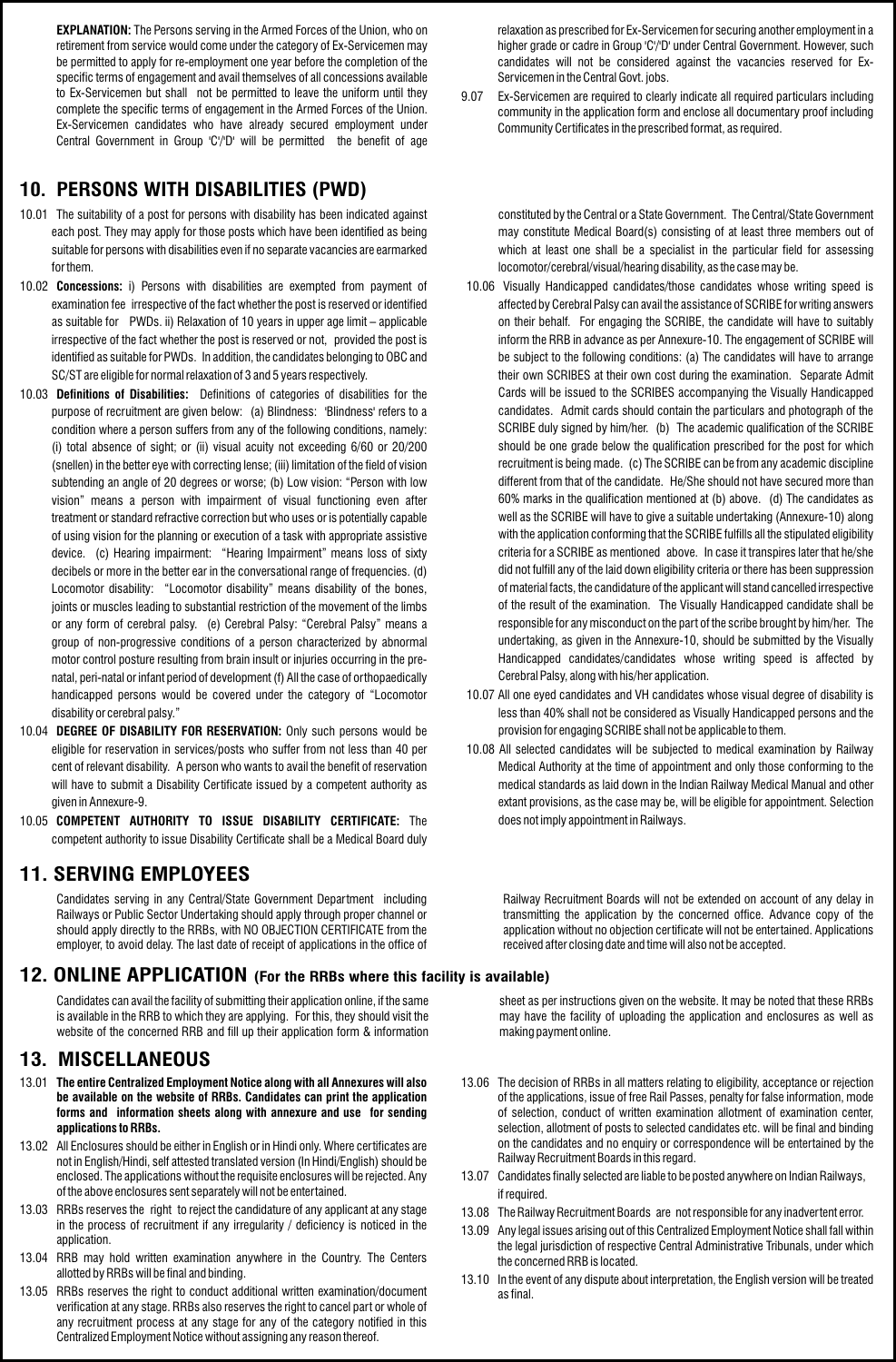### **14. IMPERSONATION / SUPPRESSION OF FACTS/ WARNING**

- 14.01 No Candidate should attempt impersonation or take the help of any impersonator at any stage of the selection process. Otherwise the candidates will be debarred for life from appearing in all RRB examinations as well as debarred from any appointment in Railways, In addition, legal action will be taken against the candidate.
- 14.02 Any material suppression of facts or submitting forged certificate/caste certificate by a candidate for securing eligibility and/or obtaining privileges including free travel for appearing in the examination shall lead to rejection of his/her candidature for the particular recruitment for which he/she has applied. Further, he/she will also be debarred from all examinations conducted by all RRBs all over the country for a period of 2 years and legal action can be initiated, if warranted.
- 14.03 A candidate will be debarred from examinations of all RRBs for a specified period/lifetime if (i) the candidate submits multiple applications for the same post and category; (ii) the candidate submits multiple applications with different community for the same post & category; (iii) the candidate submits multiple applications with different photo (face) for same post & category and (iv) the candidate submits multiple applications with different documents for the same post & category.
- 14.04 Any candidate found using unfair means in the examination or sending someone else in his/her place to appear at the examination will be debarred

from appearing in all the examinations of all the RRBs for lifetime. He/she will also be debarred from getting any appointment in the Railways. Such candidates are liable to be prosecuted by lodging FIR.

- 14.05 Furnishing of any false information to the RRB or deliberate suppression of any information at any stage will render the candidate disqualified and debarred from appearing at any selection or examination for appointment on the Railways or to any other Govt. service and if appointed the service of such candidate is liable to be terminated.
- 14.06 **WARNING: (i)Beware of touts and job racketeers trying to deceive the candidates by false promises of securing job in Railways either through influence or by use of unfair and unethical means. RRB has not appointed any agent(s) or coaching center(s) for action on its behalf. Candidates are warned against any such claims being made by persons/agencies. Candidates are selected purely as per merit. Please be wary of unscrupulous elements and do not fall in their trap. Candidates attempting to influence RRB directly or indirectly, shall be disqualified and legal action can be initiated against them.**

**(ii) Candidates are advised to consult only the official websites of RRBs as mention in para. 15. They should beware of FAKE websites put up by unscrupulous elements/ touts.**

#### **15. Details regarding applications to be addressed to, IPOs / DDs to be drawn in favour of and local language options are indicated below.**

| Name of RRB         | Website address &<br><b>Telephone Numbers</b>       | Applications to be addressed to                                                                                                                                                   | D.Ds & IPOs to be drawn in favour of                                                                                                            | <b>Tentative</b><br><b>Exam Town</b> | Local Language choice<br>(in addition to Hindi,<br>English & Urdu) |
|---------------------|-----------------------------------------------------|-----------------------------------------------------------------------------------------------------------------------------------------------------------------------------------|-------------------------------------------------------------------------------------------------------------------------------------------------|--------------------------------------|--------------------------------------------------------------------|
| Ahmedabad           | www.rrbahmedabad.gov.in<br>Phone: 079-22940858      | The Assistant Secretary, Railway Recruitment Board,<br>1st Floor, Meter Gauge Rly. Station Building,<br>Ahmedabad - 380 002                                                       | "The Assistant Secretary, Railway Recruitment Board,<br>Ahmedabad" IPOs- Payable at: "GPO Ahmedabad" &<br>DDs- Payable at: "Ahmedabad"          | Ahmedabad                            | Gujarati                                                           |
| Ajmer               | www.rrbajmer.org<br>Phone: 0145-2423292             | The Assistant Secretary, Railway Recruitment Board,<br>2010, Nehru Marg, Near Ambedkar Circle,<br>Ajmer - 305 028                                                                 | "The Assistant Secretary, Railway Recruitment Board,<br>Ajmer" IPOs- Payable at: "GPO Ajmer" &<br>DDs- Payable at: "Ajmer"                      | Ajmer                                | Gujarati, Punjabi                                                  |
| Allahabad           | www.rrbald.nic.in<br>Phone: 0532-2430471            | TheMember Secretary, Railway Recruitment Board, Opp. to<br>GM/NCR Office Building, Near Subedarganj Rly. Hospital,<br>Subedarganj, Allahabad -211 033                             | "The Member Secretary, Railway Recruitment Board,<br>Allahabad" IPOs- Payable at: "GPO Allahabad" &<br>DDs- Payable at: "Allahabad"             | Allahabad &<br>Lucknow               |                                                                    |
| <b>Bangalore</b>    | www.rrbbnc.gov.in<br>Phone: 080-23330378            | The Member Secretary, Railway Recruitment Board,<br>18, Millers Road, Bangalore-560046                                                                                            | "The Chairman, Railway Recruitment Board,<br>Bangalore" IPOs- Payable at: "GPO Bangalore" &<br>DDs- Payable at: "Bangalore"                     | <b>Bangalore</b>                     | Kannada, Tamil,<br>Telugu, Marathi,<br>& Konkani                   |
| <b>Bhopal</b>       | www.rrbbhopal.gov.in<br>Phone: 0755-2746660         | The Assistant Secretary, Railway Recruitment Board, East<br>Railway Colony, Bhopal-462053                                                                                         | "The Assistant Secretary, Railway Recruitment Board,<br>Bhopal" IPOs- Payable at: "GPO Bhopal" &<br>DDs- Payable at: "Bhopal"                   | Bhopal                               | Gujarati                                                           |
| Bhubaneswar         | www.rrbbbs.gov.in<br>Phone: 0674-2303015            | The Assistant Secretary, Railway Recruitment Board,<br>D-79/80, Rail Vihar, Chandrasekharpur,<br>Bhubaneswar - 751 023 (Odisha)                                                   | "The Assistant Secretary, Railway Recruitment Board,<br>Bhubaneswar" IPOs- Payable at: "GPO Bhubaneswar" &<br>DDs- Payable at: "Bhubaneswar"    | <b>Bhubaneswar</b>                   | Oriya, Telugu                                                      |
| Bilaspur            | www.rrbbilaspur.gov.in<br>Phone: 07752-247291       | The Secretary, Railway Recruitment Board, Beside office of<br>General Manager, S.E.C. Rly. Hqtrs. Office Complex, Bilaspur<br>$(C.G.) - 495004$                                   | "The Secretary, Railway Recruitment Board,<br>Bilaspur" IPOs- Payable at: "GPO Bilaspur" &<br>DDs- Payable at: "Bilaspur"                       | Bilaspur, Raipur &<br>Nagpur         | Marathi & Oriya                                                    |
| Chandigarh          | www.rrbcdg.gov.in<br>Phone: 0172-2793414, 2793415   | The Assistant Secretary, Railway Recruitment Board,<br>SCO-34, 2nd Floor, Sector -7C, Madhya Marg,<br>Chandigarh-160019                                                           | "The Assistant Secretary, Railway Recruitment Board,<br>Chandigarh" IPOs- Payable at: "GPO Chandigarh" &<br>DDs- Payable at: "Chandigarh"       | Chandigarh                           | Punjabi                                                            |
| Chennai             | www.rrbchennai.net<br>Phone: 044-28275323           | The Assistant Secretary, Railway Recruitment Board,<br>No. 5, Dr P.V. Cherian Crescent Road, Behind Ethiraj College,<br>Egmore, Chennai-600008                                    | "The Assistant Secretary, Railway Recruitment Board<br>Chennai" IPOs- Payable at: "GPO Chennai" &<br>DDs- Payable at: "Chennai"                 | Chennai                              | Tamil, Telugu                                                      |
| Gorakhpur           | www.rrbgkp.gov.in<br>Phone: 0551-2201209            | The Assistant Secretary, Railway Recruitment Board,<br>Station Road, Gorakhpur - 273012                                                                                           | "The Chairman, Railway Recruitment Board<br>Gorakhpur" IPOs- Payable at: "GPO Gorakhpur" &<br>DDs- Payable at: "Gorakhpur"                      | Gorakhpur &<br>Lucknow               |                                                                    |
| Guwahati            | www.rrbguwahati.gov.in<br>Phone: 0361-2540815       | The Secretary, Railway Recruitment Board,<br>Station Road, Pan Bazar, Guwahati-781001.                                                                                            | "The Secretary, Railway Recruitment Board<br>Guwahati" IPOs- Payable at: "GPO Guwahati" &<br>DDs- Payable at: "Guwahati"                        | Guwahati                             | Assamese, Bengali,<br>Manipuri                                     |
| Jammu -<br>Srinagar | www.rrbjammu.nic.in<br>Phone: 0191-2476757          | The Assistant Secretary,<br>Railway Recruitment Board, Jammu -Srinagar,<br>Railway Colony West, Jammu 180 012                                                                     | "The Assistant Secretary, Railway Recruitment Board,<br>Jammu - Srinagar" IPOS- Payable at: "GPO Jammu" &<br>DDs- Payable at: "Jammu"           | Jammu                                | Paunjabi                                                           |
| Kolkata             | www.rrbkolkata.org<br>Phone: 033-25432004, 32017928 | The Assistant Secretary, Railway Recruitment Board,<br>Metro Railway, A.V. Complex (Chitpur), Opp. to R.G. Kar<br>Medical College & Hospital, R.G. Kar Road, Kolkata 700 037 (WB) | "The Assistant Secretary, Railway Recruitment Board,<br>Kolkata" IPOs- Payable at: "GPO Kolkata" &<br>DDs- Payable at: "Kolkata"                | Kolkata                              | Bengali                                                            |
| Malda               | www.rrbmalda.gov.in<br>Phone: 03512-264567          | The Assistant Secretary, Railway Recruitment Board/Malda,<br>Kalibari Railway Colony, PO- Jhaljhalia,<br>Malda - 732 102 (WB)                                                     | "The Assistant Secretary, Railway Recruitment Board,<br>Malda" IPOs- Payable at: "GPO Malda" &<br>DDs- Payable at: "Malda"                      | Malda                                | Bengali                                                            |
| Mumbai              | www.rrbmumbai.gov.in<br>Phone: 022-23090422         | The Assistant Secretary, Railway Recruitment Board,<br>Divisional Office Compound, Mumbai Central,<br>Mumbai - 400 202                                                            | "The Assistant Secretary, Railway Recruitment Board,<br>Mumbai" IPOs- Payable at: "GPO Mumbai" &<br>DDs- Payable at: "Mumbai"                   | Mumbai                               | Marathi, Gujarati,<br>Kannada                                      |
| Muzaffarpur         | www.rrbmuzaffarpur.gov.in<br>Phone: 0621-2213405    | The Assistant Secretary, Railway Recruitment Board,<br>Lichi Bagan, Muzaffarpur - 842001 (Bihar).                                                                                 | "The Assistant Secretary, Railway Recruitment Board,<br>Muzaffarpur" IPOs- Payable at: "GPO Muzaffarpur" &<br>DDs- Payable at: "Muzaffarpur"    | Muzaffarpur                          |                                                                    |
| Patna               | www.rrbpatna.gov.in<br>Phone: 0612-2677680          | The Assistant Secretary, Railway Recruitment Board,<br>Mahendrughat, Patna - 800 004                                                                                              | "The Assistant Secretary, Railway Recruitment Board,<br>Patna" IPOs- Payable at: "GPO Patna" &<br>DDs- Payable at: "Patna"                      | Patna                                |                                                                    |
| Ranchi              | www.rrbranchi.org<br>Phone: 0651-2462429, 2787114   | The Member Secretary, Railway Recruitment Board,<br>Railway Office Complex, Chutia, Ranchi-834 027 (Jharkhand)                                                                    | "The Member Secretary, Railway Recruitment Board,<br>Ranchi" IPOs- Payable at: "GPO Ranchi" &<br>DDs- Payable at: "Ranchi"                      | Ranchi                               | Oriya, Bengali                                                     |
| Secunderabad        | www.rrbsecunderabad.nic.in<br>Phone: 040-27821663   | The Assistant Secretary, Railway Recruitment Board,<br>South Lallaguda, Secunderabad- 500 017 (AP)                                                                                | "The Assistant Secretary, Railway Recruitment Board,<br>Secunderabad" IPOs- Payable at: "GPO Secunderabad"<br>& DDs- Payable at: "Secunderabad" | Secunderabad &<br>Hyderabad          | Telugu, Marathi,<br>Kannada, Oriya                                 |
| Siliguri            | www.rrbsiliguri.org<br>Phone: 0353 - 2663840        | The Assistant Secretary, Railway Recruitment Board/Siliguri,<br>D.B.C. Road, Siliguri, P.O. Siliguri Town, Siliguri - 734004 (WB)                                                 | "The Assistant Secretary, Railway Recruitment Board,<br>Siliguri" IPOs- Payable at: "GPO Siliguri" &<br>DDs- Payable at: "Siliguri"             | Siliguri                             | Bengali & Assamese                                                 |

16. The exams for the notified categories are tentatively scheduled to be held on 24.02.2013 at the locations as indicated against each RRB at para 15. However, RRBs reserve the right to change the exam date without any notice or to conduct the exams in phased manner for different categories based on the response and exigencies. RRBs also reserve the right to change or add or delete exam towns based on the response and exigencies and may hold the written examinations any where in the country. The centres allotted by RRBs to the candidates will be final and binding. **CHAIRPERSONS**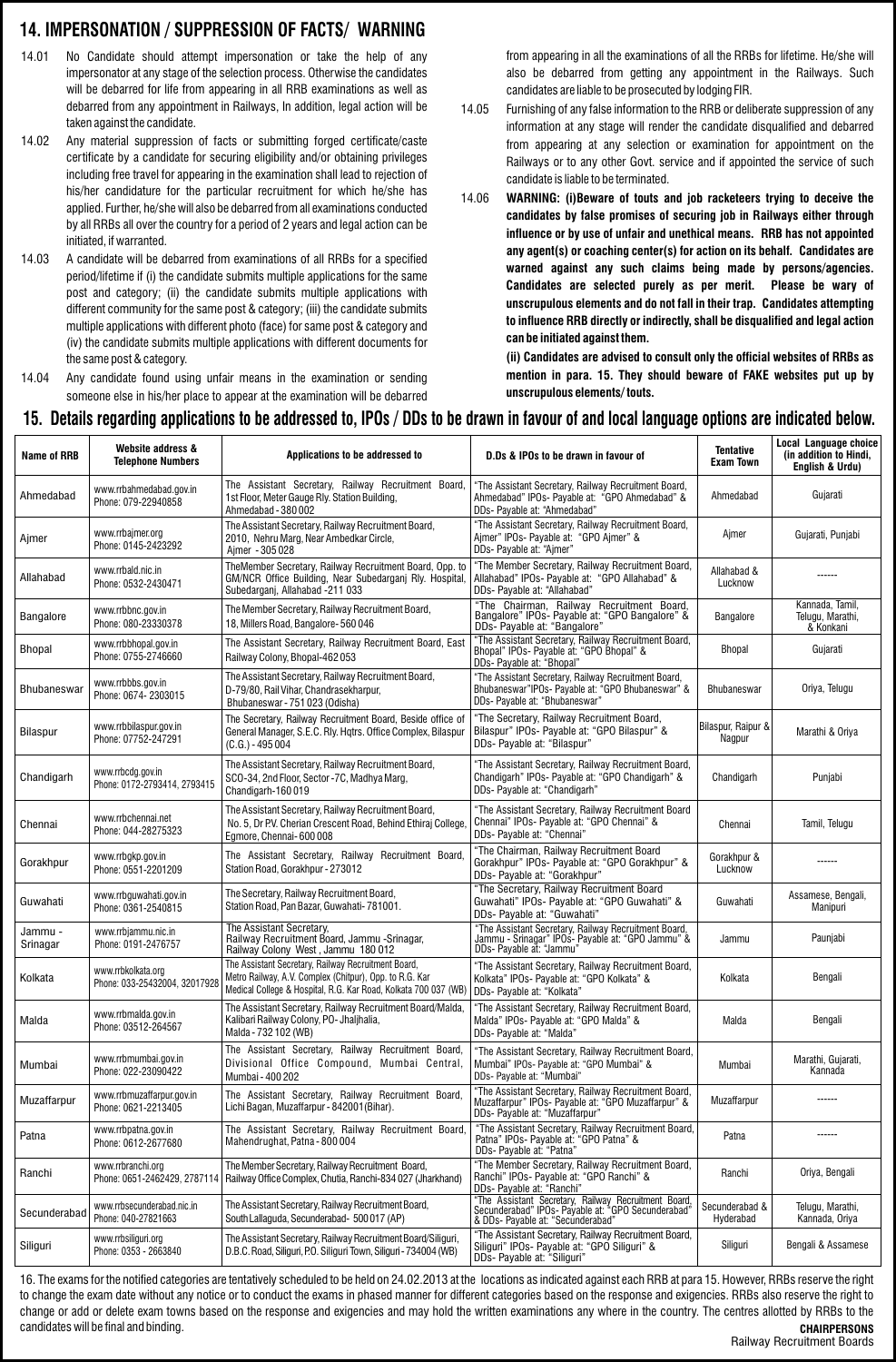| Note:<br>2) Candidates should put their full signature at all the places in the same language (English or Hindi)<br>1) Candidates must fill up their name, father's name, mother's name and date of birth as indicated in their Matriculation Certificate | Left Hand Thumb Impression<br>of the Candidate in this box<br>∨<br>↔<br>Signature of the Candidate<br>(NOT in Capitals Letters) | $\sharp$<br>to SC/ST Candidates)<br>NEAREST RAILWAY STATION<br>(For issue of free Railway Pass | $\ddot{3}$<br><b>ADRESPONDENCE</b> )<br>CHOR CORRESPONDENCE<br>P.O.<br>Name:<br>State:<br>City:<br>PIN Code:<br>Dist: | Degree<br>Diploma<br>Higher Secondary/XII/Inter<br>Others<br>(B) Technical<br>Qualification<br>University/Board<br>Year of Passing<br><b>Discipline</b><br>Marks%                                                                                                                                                                                                                                                                                                                                                                                                                                                                                                                                                  | 12.<br>SSC/ X/ Matric<br>(To be filled compulsorily. If no such marks, write 'NIL')<br>$(A)$ Academic<br>Qualification (Fill in only those qualifications prescribed for the posts applied<br>Qualification<br>University/Board<br>tor)<br>Year of Passing<br>Subjects<br>Marks%                                                                                                                                                                                                                                                                                  | ق<br>ġ.<br>$\overrightarrow{1}$<br>$\overleftrightarrow{\mathbf{c}}$<br>DATE OF BIRTH (DD/MM/YYYY)<br>NISIBILE MARK OF IDENTIFICATION ON BODY<br>Are you<br>(Refer para 2 of Employment Notice)<br>AGE (as on 01-01-2013)<br>(i) Govt Employee<br>(iv) Is scribe required (refer para 10.06 of CEN.) Yes<br>Yes<br>$rac{1}{6}$<br>Years<br>(ii) Ex-Serviceman<br>N <sub>O</sub><br>Months<br>$\sqrt{e^s}$<br>$rac{1}{\sigma}$<br>(iii) PWD<br>Days<br>Yes No<br>If YES, VH<br>$\boxed{2}$<br>$\mathbb{E}$ | $\mathbf{r}$<br>ō.<br>ō.<br>4.<br>b). If OBC please state whether belonging to Minority Community<br>a). COMMUNITY (Tick /) UR<br><b>D) MOTHER'S NAME</b><br>a) FAIHER'S NAME<br>Tick $(\sqrt{})$ Gender:<br>RELIGION: Hindu<br>*Certificate to be submitted in the form as presscribed in Annexies 3 for SC/ST & Annexiu-4 for OBC<br>Female<br>Smt.<br>Shri<br>Muslim<br>Male<br>$rac{6}{10}$<br>Christian<br>$\frac{1}{5}$<br>CBC+<br>Sikh<br>Yes No<br><b>Buddhist</b><br>c). If minority, indicate community:<br>Jain<br>Parsi<br><b>Others</b>                        | ب<br>'n<br>(Whereever applicable)<br>NAME OF CANDIDATE<br>CHOICE OF RAILWAY<br>Shri/Smt./Kum.<br>$181$<br><b>Znd</b><br>3rd<br>Signature of the candidate in the<br>holograph<br>(NOT in capitals)<br>(NOT in capitals)<br>$\pmb{\ominus}$<br>ebove box                                         | $\overline{\phantom{a}}$<br>(All applications must be submitted in A4 Size 80GSM paper) (bond paper)<br>RAILMAY RECRUITMENT BOARD<br>Please fill up the Application in CAPITAL LETTERS in own handwritting,<br>except signatures and at places indicated \$ (where Capital letters should NOT be used)<br>APPLICATION FORM FOR CEN 05/2012 (For Para-medical Categories)<br>CATEGORY No.& POST<br>Cat No.<br>Name of Post:<br>PASTE (do NOT pin or staple)<br>here your recent colour<br>passport size photograph<br>of size 3.5 cm X 3.5 cm<br>(The colour photograph<br>should not be more than<br>3 months old)<br>Not to be attested | Roll No. (For official use only)<br>Control No: (For official use)<br><b>Ann</b><br>lexure-1                                                                                                                                                                                                                                                               |
|-----------------------------------------------------------------------------------------------------------------------------------------------------------------------------------------------------------------------------------------------------------|---------------------------------------------------------------------------------------------------------------------------------|------------------------------------------------------------------------------------------------|-----------------------------------------------------------------------------------------------------------------------|--------------------------------------------------------------------------------------------------------------------------------------------------------------------------------------------------------------------------------------------------------------------------------------------------------------------------------------------------------------------------------------------------------------------------------------------------------------------------------------------------------------------------------------------------------------------------------------------------------------------------------------------------------------------------------------------------------------------|-------------------------------------------------------------------------------------------------------------------------------------------------------------------------------------------------------------------------------------------------------------------------------------------------------------------------------------------------------------------------------------------------------------------------------------------------------------------------------------------------------------------------------------------------------------------|-----------------------------------------------------------------------------------------------------------------------------------------------------------------------------------------------------------------------------------------------------------------------------------------------------------------------------------------------------------------------------------------------------------------------------------------------------------------------------------------------------------|-----------------------------------------------------------------------------------------------------------------------------------------------------------------------------------------------------------------------------------------------------------------------------------------------------------------------------------------------------------------------------------------------------------------------------------------------------------------------------------------------------------------------------------------------------------------------------|-------------------------------------------------------------------------------------------------------------------------------------------------------------------------------------------------------------------------------------------------------------------------------------------------|------------------------------------------------------------------------------------------------------------------------------------------------------------------------------------------------------------------------------------------------------------------------------------------------------------------------------------------------------------------------------------------------------------------------------------------------------------------------------------------------------------------------------------------------------------------------------------------------------------------------------------------|------------------------------------------------------------------------------------------------------------------------------------------------------------------------------------------------------------------------------------------------------------------------------------------------------------------------------------------------------------|
| Date<br>Place<br>Signature of the Candidate<br>(NOT in capitals)<br>(NOT in capitals)                                                                                                                                                                     | Left Hand Thumb Impression<br>of the Candidate in this box<br>C<br>↮                                                            |                                                                                                |                                                                                                                       | $\frac{1}{2}$<br>"After carefully reading all the provisions of this CEN, I here by declare that I fullfill all the conditions of eligibility and undertake the<br>responsibility for the same. I further declare that all the statements made by<br>Please copy the following declaration in the space provided below in your own running handwriting (NOT in capitals) :<br>(Not filling up the passage below/ filling in capital letters will disqualify the applicant)<br>Economically backward Certificate<br>(Should be in the Letter Head of the issuing authority as per Annexure - 7)<br>Declaration formVH candidates/candidates whose writing speed is<br>affected by cerebral palsy as per Annexure-10 | Community Certificate<br>  (For SC/STas per<br>  Annexure - 3,0BC-as<br><b>PO/DD</b><br>per Annexure - 4)<br>Matric/SSLC Certificate<br>(for DOB proof)<br>Self Declaration form OBC<br>candidates as per<br>Annexure - 5<br>Educational<br>Qualification proof<br>] Self Declaration<br>  form Minority<br>  candidates as per<br>  Annexure - 8<br>Qualification Certificate if any<br>(For Ex-Serviceman)<br>Disability Certificate<br>(for PWD as per<br>Annexure-9<br>Discharge Certificate<br>(For Ex-Serviceman)<br>NOC (for SRE/<br>Govt. /PSU employees) | $\overline{0}$<br>ق<br>$\overrightarrow{1}$<br>Documents attached in proof of : Indicate ( $\sqrt{ }$ ) tick mark in the relevant boxes indicated below<br>Whether you were debarred by any RRB in the past<br>Ex-Serviceman (Ex-SM)<br>Date of Enrolment<br>Date of attestation<br>Date<br>a) NO<br>$\mathsf{Q}_\mathsf{t}$<br>Discharge<br>b) For Two years<br>Length of<br>Service<br>c) For Life [                                                                                                    | $\rm \infty$<br>$\geq$<br>Present employment (To be filled by all Railway / Central /State / PSU employees)<br>Do you seek age relaxation<br>(ii) As a Minority Candidate<br>(V) TICK appropriate box<br>(Self declaration to be enclosed as per Annexure - 8)<br>Designation & Grade<br>SC<br>21<br>OBC<br>Judicially separated/<br>divorced woman / Widow<br>Date from<br>Date to<br><b>Resident</b><br>J&K<br>(vi) As a PWD<br>(v) As an Ex-serviceman<br>Ex-SM<br>Railway<br>Employee<br>Name & address of Employer<br>Course Completed<br>Act Apprentice<br><b>DWD</b> | 6(b)<br>Are you seeking fees exemption (Yes / No)<br>(i) As an Economically Backward class candidate<br>(Income certificate to be enclosed as per Annexure -<br>if yes, $(\checkmark)$ itch appropriate box from the following<br>S<br>(iv) As a SC/ST Candidate<br>(iii) As a Female Candidate | 4.<br>'n,<br>$6(a)$ .<br>ō.<br><b>NEDICA OF EXAMINATION:</b><br>Details of Postal Orders (IPO)/Demand Drafts(DD) enclosed<br>Permanent Address<br>(Choose any one of the Regional languages of RRB concerned as given in para 15 of CEN, if other than English/Hindi & Urd<br>Marital Status :<br>Name of Post Office / Bank<br>Married<br>State:<br>P.G.<br>Un-Married<br>City:<br>Serial No. and Date<br>بہ<br>PIN Code:<br>Nationality<br>Dist:<br>Ξ<br>Amount                                                                                                                                                                        | $\overline{a}$<br>RAILWAY RECRUITMENT BOARD<br>NAME OF THE CANDIDATE<br>I <b>T BOARD</b><br>(to be filled in CAPITAL LETTERS ONLY - Signatures should NOT be in Capital/Open letters)<br>(to be filled in CAPITAL LETTERS ONLY - Signatures should NOT be in Capital/Open letters)<br><b>INFORMATION SHEET</b><br>2 Para-medical Categories)<br>Annexure-2 |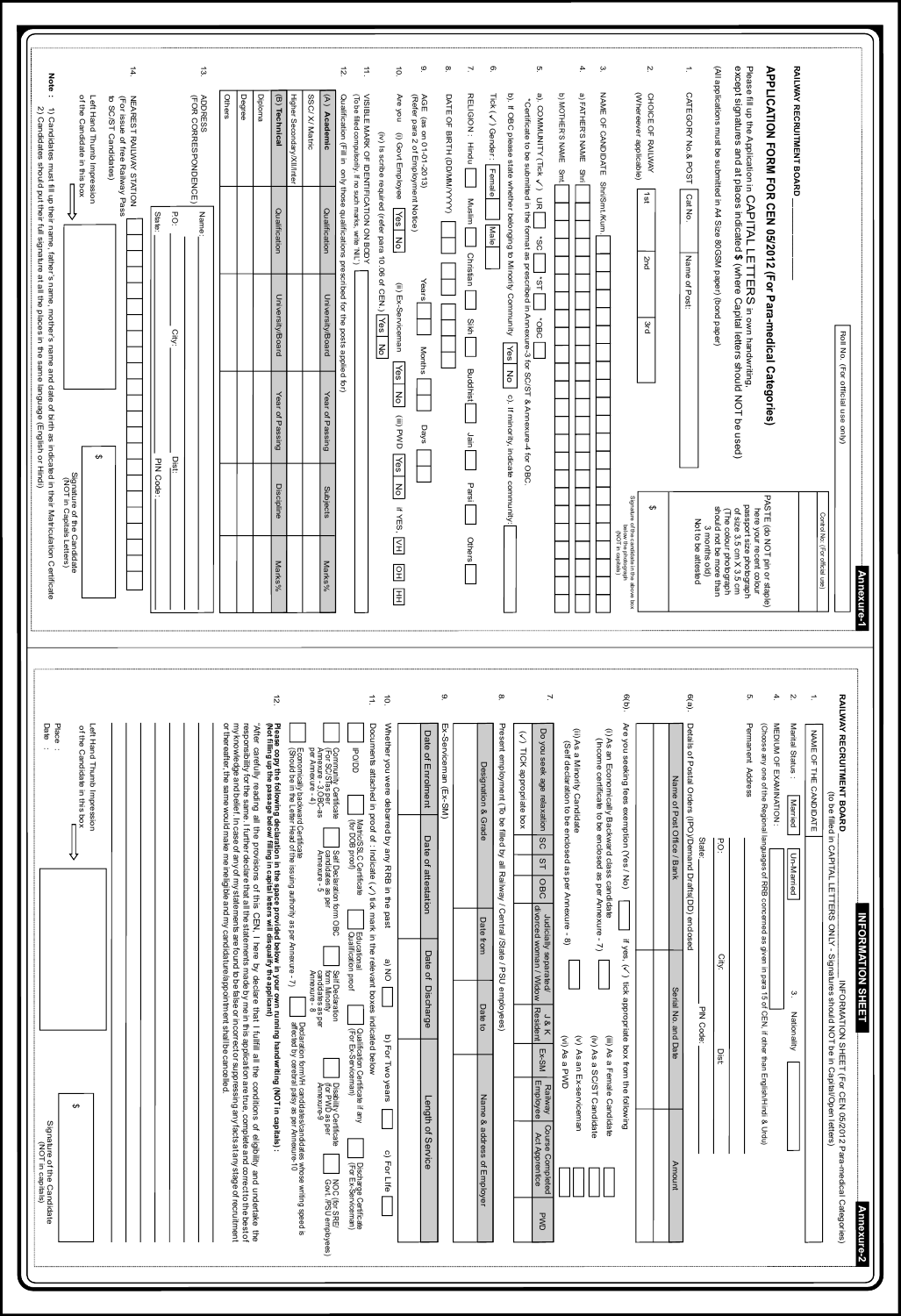| <b>Annexure-3</b>                                                                                                                                                                                                                                                    |                                                                                         | <b>RAILWAY RECRUITMENT BOARD</b>                                                                                                                                                                                                                                                                                  | <b>Annexure-5</b>                                                                             |
|----------------------------------------------------------------------------------------------------------------------------------------------------------------------------------------------------------------------------------------------------------------------|-----------------------------------------------------------------------------------------|-------------------------------------------------------------------------------------------------------------------------------------------------------------------------------------------------------------------------------------------------------------------------------------------------------------------|-----------------------------------------------------------------------------------------------|
| <b>RAILWAY RECRUITMENT BOARD</b><br><b>FORM OF CASTE CERTIFICATE FOR SC/ST</b>                                                                                                                                                                                       |                                                                                         | Proforma for declaration to be submitted by Other Backward Class Candidates along with the application                                                                                                                                                                                                            |                                                                                               |
| A Candidate who claims to belong to one of the scheduled caste or scheduled tribe should submit in support of his/her claim a                                                                                                                                        |                                                                                         | while applying for the posts against Employment Notice No CEN 05/2012 of RRB                                                                                                                                                                                                                                      |                                                                                               |
| self attested copy of a certificate in the form given below from the district magistrate or the sub-divisional officer or any other<br>officer as indicated below of the district in which his/her parents (or surviving parents) ordinarily reside and who has been |                                                                                         | <b>DECLARATION</b>                                                                                                                                                                                                                                                                                                |                                                                                               |
| designed by the State Government concerned as competent to issue such a certificate. If both the parents are dead, the officer                                                                                                                                       |                                                                                         |                                                                                                                                                                                                                                                                                                                   |                                                                                               |
| signing the certificate should be of the district in which the candidate himself/herself reside otherwise than for the purpose of<br>his/her own education. Wherever, photograph is an integral part of the certificate, the RRB would accept only self attested     |                                                                                         |                                                                                                                                                                                                                                                                                                                   |                                                                                               |
| photocopies of such certificates and not any other attested or true copy.                                                                                                                                                                                            |                                                                                         |                                                                                                                                                                                                                                                                                                                   |                                                                                               |
| (The Form of the certificate to be produced by Scheduled Castes and<br>Scheduled Tribes candidates applying for appointment to posts under the Government of India)                                                                                                  |                                                                                         | recognised as a backward class by the Government of India for the purpose of reservation in services as per                                                                                                                                                                                                       |                                                                                               |
|                                                                                                                                                                                                                                                                      |                                                                                         | orders contained in Department of Personnel and Training Office Memorandum No.36012/22/93-Estt.                                                                                                                                                                                                                   |                                                                                               |
|                                                                                                                                                                                                                                                                      | (SCT)                                                                                   | dated 08.09.1993. It is also declared that I do not belong to persons/sections (Creamy                                                                                                                                                                                                                            |                                                                                               |
| under:-                                                                                                                                                                                                                                                              | Layer) mentioned in                                                                     | column 3 of the Schedule to the above referred Office Memorandum dated 08.03.1993                                                                                                                                                                                                                                 |                                                                                               |
| The Constitution (Scheduled Castes) Order, 1950* The Constitution (Scheduled Tribes) Order, 1950*                                                                                                                                                                    | and its subsequent                                                                      | through O.M. No. 36033/3/2004-Estt. (Res/) dated 09.03.2004"                                                                                                                                                                                                                                                      |                                                                                               |
| The Constitution (Scheduled Castes) (Union Territories) Order, 1951*<br>The Constitution (Scheduled Tribes) (Union Territories) Order, 1951*                                                                                                                         | Place:                                                                                  |                                                                                                                                                                                                                                                                                                                   | Signature of the Candidate                                                                    |
| (As amended by the Scheduled Castes and Scheduled Tribes Lists (Modification) Order, 1956, the Bombay Re-<br>Act, 1960, the Punjab Re-organisation Act, 1966, the State of Himachal Pradesh Act, 1970 and<br>organisation                                            | Date:                                                                                   |                                                                                                                                                                                                                                                                                                                   | Name of the candidate                                                                         |
| organisation) Act, 1971 and the Scheduled Castes and Scheduled Tribes Orders.<br>the North Eastern Area (Re-<br>(Amendment) Act, 1976)                                                                                                                               |                                                                                         |                                                                                                                                                                                                                                                                                                                   |                                                                                               |
| The Constitution (Jammu & Kashmir) Scheduled Castes order, 1956@                                                                                                                                                                                                     |                                                                                         | <b>RAILWAY RECRUITMENT BOARD</b>                                                                                                                                                                                                                                                                                  | <b>Annexure-9</b>                                                                             |
| The Constitution (Andaman and Nicobar Islands) Scheduled Tribes Order, 1959 @ as amended by the Scheduled Castes<br>and Scheduled Tribes Order (Amendment) Act, 1976 @                                                                                               |                                                                                         | <b>FORM OF MEDICAL CERTIFICATE FOR PERSONS WITH DISABILITIES (PWD)</b><br><b>NAME &amp; ADDRESS OF THE INSTITUTE / HOSPITAL</b>                                                                                                                                                                                   | Date:                                                                                         |
| The Constitution (Dadra and Nagar Haveli) Scheduled Castes Order, 1962. The Constitution (Dadra and Nagar Haveli)<br>Scheduled Tribes Order, 1962.                                                                                                                   |                                                                                         | <b>DISABILITY CERTIFICATE</b>                                                                                                                                                                                                                                                                                     | Paste here your recent color                                                                  |
| The Constitution (Pondicherry) Scheduled Castes Orders, 1964 @<br>The Constitution (Scheduled Tribes) (Uttar Pradesh) Order, 1967 @                                                                                                                                  |                                                                                         |                                                                                                                                                                                                                                                                                                                   | photograph showing the disability<br>(The photograph should be<br>attested by the Chairperson |
| The Constitution (Goa, Daman and Diu) Scheduled Castes Order, 1968 @<br>The Constitution (Nagaland) Scheduled Tribes Order, 1970 @                                                                                                                                   |                                                                                         |                                                                                                                                                                                                                                                                                                                   | of the Medical Board)                                                                         |
| The Constitution (Sikkim) Scheduled Castes Order, 1978 @                                                                                                                                                                                                             |                                                                                         | suffering from permanent disability of following category:                                                                                                                                                                                                                                                        |                                                                                               |
| The Constitution (Sikkim) Scheduled Tribes Order, 1978 @                                                                                                                                                                                                             | A. Locomotor or cerebral palsy:                                                         |                                                                                                                                                                                                                                                                                                                   | Signature of candidate in the above                                                           |
|                                                                                                                                                                                                                                                                      | (I) BL-Both legs affected but not arms.<br>(ii) BA-Both arms affected                   |                                                                                                                                                                                                                                                                                                                   | box below the photograph                                                                      |
|                                                                                                                                                                                                                                                                      |                                                                                         | (a) Impaired reach<br>(b) Weakness of grip                                                                                                                                                                                                                                                                        |                                                                                               |
| (with seal of office) State/Union Territory**                                                                                                                                                                                                                        | (iii) OL-One leg affected (right or left)                                               | (a) Impaired reach<br>(b) Weakness of grip<br>(c) Ataxic                                                                                                                                                                                                                                                          |                                                                                               |
|                                                                                                                                                                                                                                                                      | (iv) OA-One arm affected (right or left)                                                | (a) Impaired reach                                                                                                                                                                                                                                                                                                |                                                                                               |
| *Please delete the words which are not applicable.<br>@Please quote the specific presidential order.                                                                                                                                                                 | (v) BH-Stiff back and hips (cannot sit or stoop)                                        | (b) Weakness of grip<br>(c) Ataxic                                                                                                                                                                                                                                                                                |                                                                                               |
| Note: The term "ordinarily reside(s) ** used here will have the same meaning as in Section 20 of the Representation of                                                                                                                                               |                                                                                         | (vi) MW-Muscular weakness and limited physical endurance.                                                                                                                                                                                                                                                         |                                                                                               |
| Peoples Act, 1950.<br>** Officers competent to issue Caste/Tribe certificates:                                                                                                                                                                                       | <b>B. Blindness or Low Vision:</b><br>(I)B-Blind (ii) PB-Partially Blind                | (C) Hearing impairment:<br>(I) D-Def (ii) PD-Partially Deaf                                                                                                                                                                                                                                                       |                                                                                               |
| ** District Magistrate / Additional District Magistrate / Collector / Deputy Commissioner / Additional Deputy Commissioner /<br>Deputy Collector / 1st Class Stipendiary Magistrate / City Magistrate / Sub-Divisional Magistrate / Taluk Magistrate /               |                                                                                         | (Delete the category whichever is not applicable)                                                                                                                                                                                                                                                                 |                                                                                               |
| Executive Magistrate / Extra assistant Commissioner (not below the rank of 1st class Stipendiary Magistrate) Chief Presidency<br>Magistrate / Additional Chief Presidency Magistrate / Presidency Magistrate / Revenue Officers not below the rank of Tahsilar /     |                                                                                         | 2. This condition is progressive/non-progressive/likely to improve/not likely to improve. Re-assessment of this case is not<br>recommended/ is recommended after a period of  year  months.                                                                                                                       |                                                                                               |
| Sub-Divisional Officer of the area where the candidate and / or his / her family normally reside(s).                                                                                                                                                                 |                                                                                         |                                                                                                                                                                                                                                                                                                                   |                                                                                               |
| Note: ST Candidates belonging to Tamilnadu State should submit caste certificate ONLY from the REVENUE DIVISIONAL<br><b>OFFICER</b>                                                                                                                                  | (1)<br>(ii)                                                                             | F-can perform work by manipulating with fingers.<br>Yes<br>PP-can perform work by pulling and pushing.<br>Yes                                                                                                                                                                                                     | No<br>□<br>$\Box$<br>No<br>$\Box$<br>$\Box$                                                   |
|                                                                                                                                                                                                                                                                      | L-can perform work by lifting<br>(iii)<br>(iv)                                          | Yes<br>KC-can perform work by kneeling and crouching<br>Yes                                                                                                                                                                                                                                                       | $\Box$<br>No<br>$\Box$<br>$\Box$<br>No<br>$\Box$                                              |
| <b>Annexure-4</b>                                                                                                                                                                                                                                                    | B-can perform work by bending<br>(V)<br>S-can perform work by sitting<br>(vi)           | Yes<br>Yes                                                                                                                                                                                                                                                                                                        | $\Box$<br>No<br>$\Box$<br>$\Box$<br>No<br>$\Box$                                              |
| <b>RAILWAY RECRUITMENT BOARD</b>                                                                                                                                                                                                                                     | ST-can perform work by standing<br>(vii)<br>(viii)<br>W-can perform work by walking     | Yes<br>Yes                                                                                                                                                                                                                                                                                                        | No<br>□<br>$\Box$<br>$\Box$<br>□<br>No                                                        |
| <b>OBC CERTIFICATE FORMAT</b>                                                                                                                                                                                                                                        | SE-can perform work by seeing<br>(ix)<br>H-can perform work by hearing/speaking.<br>(x) | Yes<br>Yes                                                                                                                                                                                                                                                                                                        | $\Box$<br>No<br>$\Box$<br>$\Box$<br>No<br>$\Box$                                              |
| FORM OF CERTIFICATE TO BE PRODUCED BY OTHER BACKWARD CLASSES<br>APPLYING FOR APPOINTMENT TO POST UNDER THE GOVERNMENT OF INDIA                                                                                                                                       | (xi)                                                                                    | RW-can perform work by reading and writing<br>Yes                                                                                                                                                                                                                                                                 | $\Box$<br>No<br>$\Box$                                                                        |
|                                                                                                                                                                                                                                                                      | (Signature of Doctor)                                                                   | (Signature of Doctor)                                                                                                                                                                                                                                                                                             | (Signature of Doctor)                                                                         |
|                                                                                                                                                                                                                                                                      | Name:                                                                                   | Name:                                                                                                                                                                                                                                                                                                             | Name:<br><b>Registration No:</b>                                                              |
|                                                                                                                                                                                                                                                                      | <b>Registration No:</b><br><b>Member, Medical Board</b>                                 | <b>Registration No:</b><br><b>Member, Medical Board</b>                                                                                                                                                                                                                                                           | Member, Chairperson, Medical Board                                                            |
| Resolution No.12011/68/93-BCC@dated 10th September 1993, published in the Gazette of India -<br>1)                                                                                                                                                                   |                                                                                         |                                                                                                                                                                                                                                                                                                                   |                                                                                               |
| Extraordinary-part 1. Section 1. No. 186, dated 13th September 1993.<br>Resolution No.12011/9/94-BCC, dated 19th October 1994, published in the Gazette of India -<br>2)                                                                                             | *Please delete the words which are not applicable<br>Place:                             | Counter signature of the Medical Superintendent/CMO/                                                                                                                                                                                                                                                              |                                                                                               |
| Extraordinary-part 1. Section 1. No. 163, dated 20th October 1994.                                                                                                                                                                                                   | Date:                                                                                   | Head of Hospital (with seal)<br>Note: (i)According to the Persons with Disabilities (Equal Opportunities. Protection of Right and Full participation) Rules, 1996 notified on                                                                                                                                     |                                                                                               |
| Resolution No.12011/7/95-BCC, dated 24th May 1995, published in the Gazette of India<br>3)<br>Extraordinary-part 1. Section 1. No.88, dated 25th May 1995.                                                                                                           |                                                                                         | 31.12.1996 by the Central Government in exercise of the powers conferred by sub-Section (1)and (2) of Section 73 of the Persons with Disabilities<br>(Equal Opportunities. Protection of Rights and full Participation) Act. 1995 (1 of 1996), authorities to give disability Certificate will be a Medical Board |                                                                                               |
| Resolution No.12011/44/96-BCC, dated 6th December 1996, published in the Gazette of India -<br>4)                                                                                                                                                                    |                                                                                         | duly constituted by the Central or the State Government. The State Government may constitute a Medical Board consisting of at least three members<br>out of which at least one shall be a specialist in the particular field for assessing locomotor/hearing and speech (ii) The certificate would be valid for   |                                                                                               |
| Extraordinary-part 1. Section 1. No. 210, dated 11th December 1996.<br>Resolution No.12011/68/93-BCC, published in the Gazette of India -Extraordinary- No.129, dated the<br>5)                                                                                      |                                                                                         | a period of 5 years for those whose disability is temporary. for those who acquired permanent disability, the validity can be shown as permanent.                                                                                                                                                                 |                                                                                               |
| 8th July 1997.<br>Resolution No.12011/12/96-BCC, published in the Gazette of India -Extraordinary- No.164, dated the<br>6)                                                                                                                                           |                                                                                         |                                                                                                                                                                                                                                                                                                                   |                                                                                               |
| 1st September 1997.                                                                                                                                                                                                                                                  |                                                                                         | <b>RAILWAY RECRUITMENT BOARD</b>                                                                                                                                                                                                                                                                                  | <b>Annexure-10</b>                                                                            |
| Resolution No.12011/99/94-BCC, published in the Gazette of India -Extraordinary- No.236, dated the<br>7)<br>11th December 1997.                                                                                                                                      |                                                                                         | <b>DECLARATION TO BE SUBMITTED BY VISUALLY HANDICAPPED CANDIDATES/</b><br>THOSE CANDIDATES WHOSE WRITING SPEED IS AFFECTED BY CEREBRAL PALSY                                                                                                                                                                      |                                                                                               |
| Resolution No.12011/13/97-BCC, published in the Gazette of India -Extraordinary- No.239, dated the<br>8)<br>3rd December 1997                                                                                                                                        |                                                                                         | PARTICULARS OF SCRIBE PROPOSED TO BE ENGAGED BY THE CANDIDATE                                                                                                                                                                                                                                                     |                                                                                               |
| Resolution No.12011/12/96-BCC, published in the Gazette of India -Extraordinary- No.166, dated the<br>9)                                                                                                                                                             | 1.<br>2.                                                                                |                                                                                                                                                                                                                                                                                                                   | Control No: (for office use)                                                                  |
| 3rd August 1998.<br>Resolution No.12011/68/93-BCC, published in the Gazette of India -Extraordinary- No.171, dated the<br>10)                                                                                                                                        | 3.<br>4.                                                                                |                                                                                                                                                                                                                                                                                                                   | Paste here recent color<br>passport size<br>photograph of the SCRIBE                          |
| 6th August 1998.                                                                                                                                                                                                                                                     | 5.<br>Address of the Scribe:                                                            |                                                                                                                                                                                                                                                                                                                   | of size 4cm x 5cm<br>The color photograph should not<br>be more than 3 months old)            |
| 11) Resolution No.12011/68/98-BCC, published in the Gazette of India -Extraordinary- No.241, dated the<br>27th October 1999.                                                                                                                                         |                                                                                         |                                                                                                                                                                                                                                                                                                                   |                                                                                               |
| 12) Resolution No.12011/88/98-BCC, published in the Gazette of India -Extraordinary- No.270, dated the                                                                                                                                                               |                                                                                         |                                                                                                                                                                                                                                                                                                                   | Signature of SCRIBE in the above<br>box below the photograph                                  |
| 6th December 1999.<br>13) Resolution No.12011/36/99-BCC, published in the Gazette of India -Extraordinary-No.71, dated the 4th                                                                                                                                       | <b>Educational Qualification of the Scribe</b><br>6.                                    |                                                                                                                                                                                                                                                                                                                   |                                                                                               |
| April 2000.                                                                                                                                                                                                                                                          |                                                                                         |                                                                                                                                                                                                                                                                                                                   |                                                                                               |
|                                                                                                                                                                                                                                                                      | $\mathcal{L}$ .                                                                         |                                                                                                                                                                                                                                                                                                                   |                                                                                               |
| does not belong to the persons/sections (Creamy layer) mentioned in column 3 (of the Schedule to the<br>Government of India, Department of Personnel and Training O.M.No.36033/3/2004-Estt. (Res) dated                                                              | DECLARATION<br>8.                                                                       | We hereby declare that the particulars furnished above are true and correct to the best of our knowledge and belief. We                                                                                                                                                                                           |                                                                                               |
| 09.03.2004.                                                                                                                                                                                                                                                          |                                                                                         | have read/ been read out the instructions of the Railway Recruitment Board regarding conduct of the visually<br>challenged candidates/scribes at this examination and hereby undertake to abide by them. We also declare that:                                                                                    |                                                                                               |
| Place:<br>Date:                                                                                                                                                                                                                                                      |                                                                                         | (a) The academic qualification of the SCRIBE is below the qualification prescribed for the post applied for<br>* (b) The academic discipline of the SCRIBE is same as of the candidate since the application is for general posts/The                                                                             |                                                                                               |
| DISTRICT MAGISTRATE / DY. COMMISSIONER ETC.<br>(With Seal of Office)<br>*Strike out whichever is not applicable                                                                                                                                                      | the portion not applicable)                                                             | academic discipline of the SCRIBE is different from that of the candidate as the application is for a specialist post. (Delete                                                                                                                                                                                    |                                                                                               |
| NB: (a) The term 'ordinarily' used here will have the same meaning as in section 20 of the Representation of                                                                                                                                                         | *Strike out which is not applicable.                                                    | (c) The SCRIBE has not secured more than 60% marks in the qualification mentioned                                                                                                                                                                                                                                 |                                                                                               |
| Peoples Act 1950. (b) The Authorities competent to issue caste certificate are indicated below: (I) District<br>Magistrate / Additional Magistrate / Collector / Deputy Commissioner / Additional Deputy Commissioner /                                              | (Signature of the Candidate)                                                            |                                                                                                                                                                                                                                                                                                                   | (Signature of the Scribe)                                                                     |
| Deputy Collector / 1st Class Stipendiary Magistrate / Sub-Divisional Magistrate / Taluk Magistrate) (ii) Chief<br>Presidency Magistrate / Additional Chief Presidency Magistrate / Presidency Magistrate (iii) Revenue Officer                                       |                                                                                         |                                                                                                                                                                                                                                                                                                                   |                                                                                               |
| not below the rank of Tahsildar, and (iv) Sub-Divisional Officer of the area where the Candidate and or his                                                                                                                                                          |                                                                                         |                                                                                                                                                                                                                                                                                                                   |                                                                                               |
| family resides.                                                                                                                                                                                                                                                      | Left Thumb impression of the Candidate                                                  |                                                                                                                                                                                                                                                                                                                   | Left Thumb impression of the Scribe                                                           |

Left Thumb impression of the Candidate in the box given above

Left Thumb impression of the Scribe in the box given above